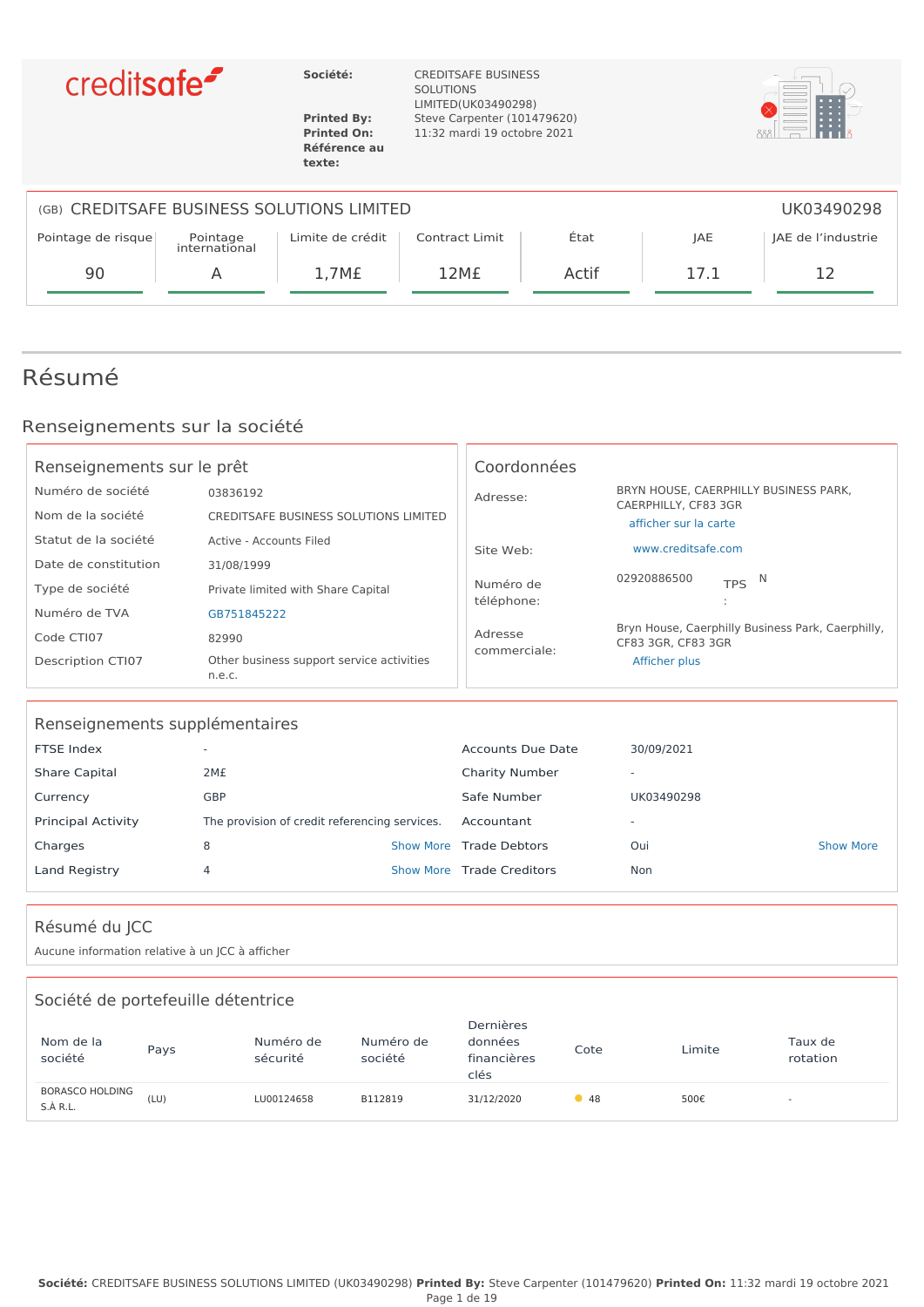Nous avons découvert 18 sociétés liées à cette société dans les données Creditsafe de cette société dans 13 pays.

[Afficher les](https://app.creditsafe.com/companies/GB-0-03836192/ownership/linkages) [corrélations](https://app.creditsafe.com/companies/GB-0-03836192/ownership/linkages) [Afficher le](https://app.creditsafe.com/companies/GB-0-03836192/ownership) [groupe](https://app.creditsafe.com/companies/GB-0-03836192/ownership)



#### Sommaire des renseignements sur les paiements



Share your risk intelligence with over 8,000 Creditsafe contributors and create your Trade Payment story [Share More](https://app.creditsafe.com/companies/GB-0-03836192/paymentData)

#### Commentary

- This company has been treated as a Large company in terms of the score/limit that has been generated.
- This company's latest Pre-tax Profit figure shows a high profit for the trading period.
- This company has a high amount of capital available for re-investment.
- This company has a high amount of Equity within the business.

#### Sommaire des demandes Date de la dernière demande 18/10/21 Moyenne des dossiers par mois 54 Demandes (3 derniers mois) 92 Demandes (6 derniers mois) 208 Demandes (9 derniers mois) 411 Demandes (12 derniers mois) 651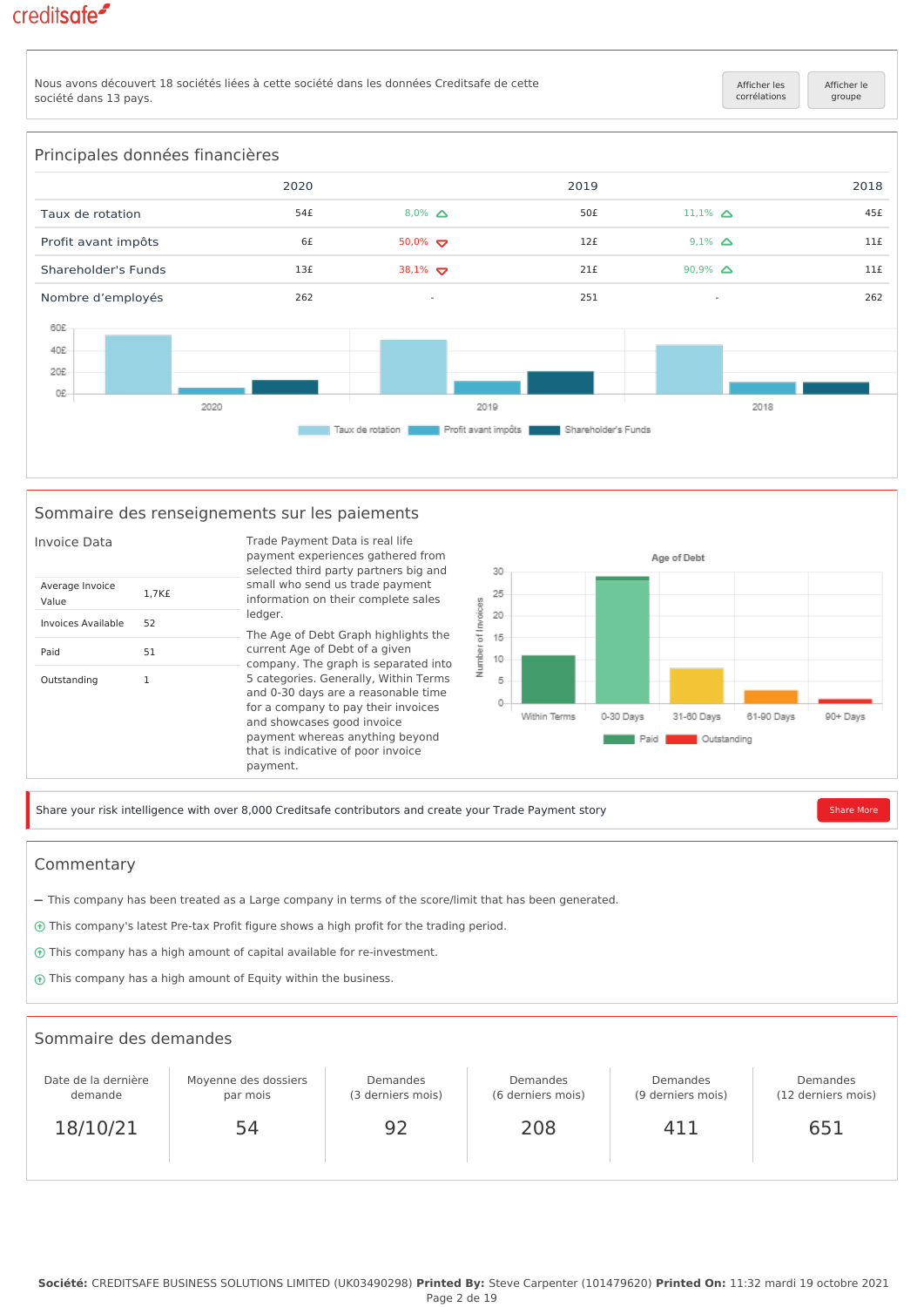

### Adresse commerciale

| Trading Address Details                                              |                  |     |
|----------------------------------------------------------------------|------------------|-----|
| Address                                                              | Telephone Number | TPS |
| Bryn House, Caerphilly Business Park, Caerphilly, CF83 3GR, CF83 3GR | 029 20886500     | N   |

### CTI07/CTI03

| Codes CTI supplémentaires |       |                   |                                                     |
|---------------------------|-------|-------------------|-----------------------------------------------------|
| Code CTI07                | 82990 | Description CTI07 | Other business support service activities<br>n.e.c. |
| Code CTI03                | 7487  | Description CTI03 | Other business activities                           |

## Pointage/limite

| Information sommaire |                   |                 |            |  |
|----------------------|-------------------|-----------------|------------|--|
| Pointage             | 90                | Changer la date | 13/10/2021 |  |
| Limite               | 1,7M <sub>f</sub> | Changer la date | 13/10/2021 |  |

|           | Description du pointage |                                   |  |  |  |
|-----------|-------------------------|-----------------------------------|--|--|--|
|           | Pointage                | Description                       |  |  |  |
| $\bullet$ | 71-100                  | Very Low Risk                     |  |  |  |
| $\bullet$ | 51-70                   | Low Risk                          |  |  |  |
| $\bullet$ | $30 - 50$               | Moderate Risk                     |  |  |  |
| $\bullet$ | 21-29                   | High Risk                         |  |  |  |
| $\bullet$ | $1 - 20$                | Very High Risk                    |  |  |  |
|           | <b>Not Scored</b>       | Please see report for description |  |  |  |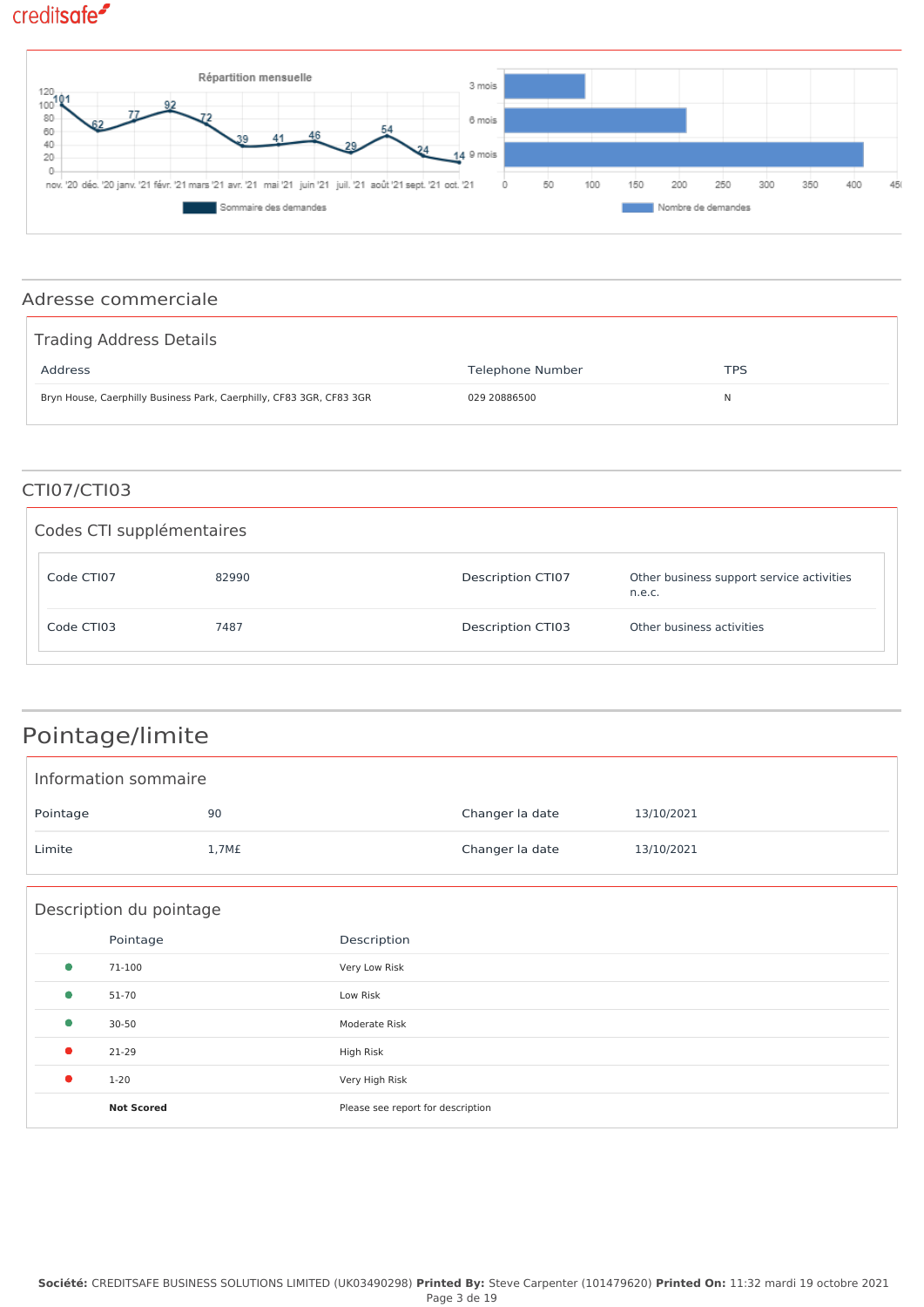|   | Newly Incorporated |                                   |  |  |  |
|---|--------------------|-----------------------------------|--|--|--|
|   | Pointage           | Description                       |  |  |  |
| 0 | 51-100             | Low Risk                          |  |  |  |
|   | $30 - 50$          | Moderate Risk                     |  |  |  |
|   | $1 - 29$           | Caution - High Risk               |  |  |  |
|   | <b>Not Scored</b>  | Please see report for description |  |  |  |

| International Score Explanation |                    |  |  |  |
|---------------------------------|--------------------|--|--|--|
| Pointage international          | Description        |  |  |  |
| Α                               | Risque très faible |  |  |  |
| B                               | Risque faible      |  |  |  |
| C                               | Risque modéré      |  |  |  |
| D                               | Risque élevé       |  |  |  |
| E                               | Non coté           |  |  |  |

### Données sur les paiements

#### Sommaire des renseignements sur les paiements



### CCJ Data Trends

The CCJ Data Trends graph shows the amount of County Court Judgements and their value against the given company. This will allow you to easily assess the effects of a CCJ and what impact it may have on payment performance. This graph also shows the DBT data trends for comparison with the CCJ trends.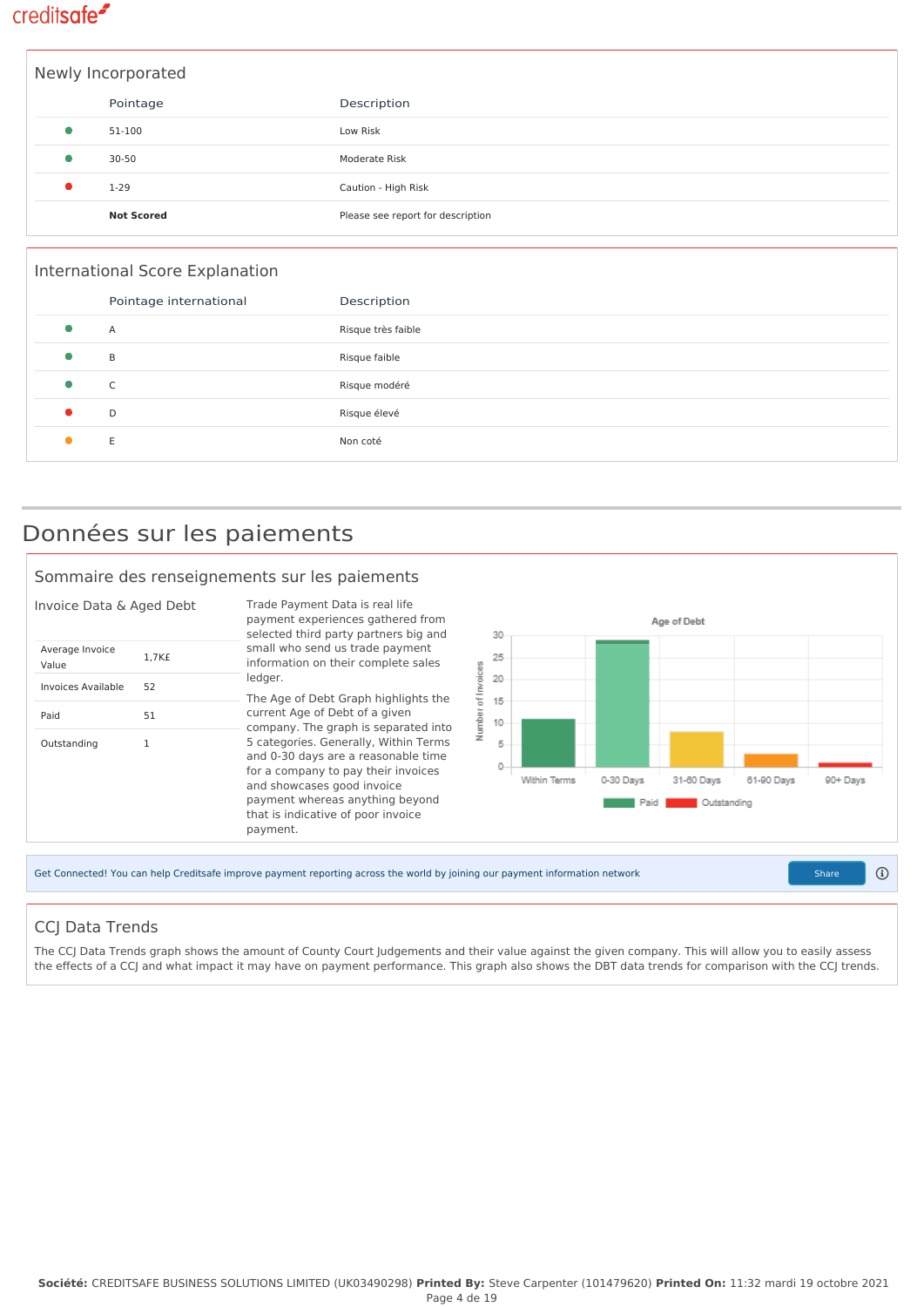

#### Accumulative Invoice Trends

The Accumulative Invoice Trends graph shows the invoice payment trends that a given company has over a period of time. This displays the current on-going payment performance of the company and the ability to predict future payment patterns. Areas that are marked as grey, indicate months where the invoice data for the company is missing. Instead, the averages of the two non-missing points is used instead.



### Days Beyond Terms (DBT) Trends

This graph indicates the average Days Beyond Terms (DBT) the company itself takes to pay their invoices This is also compared to the average DBT of companies in the same county, region and industry. The UK national average is included for your reference.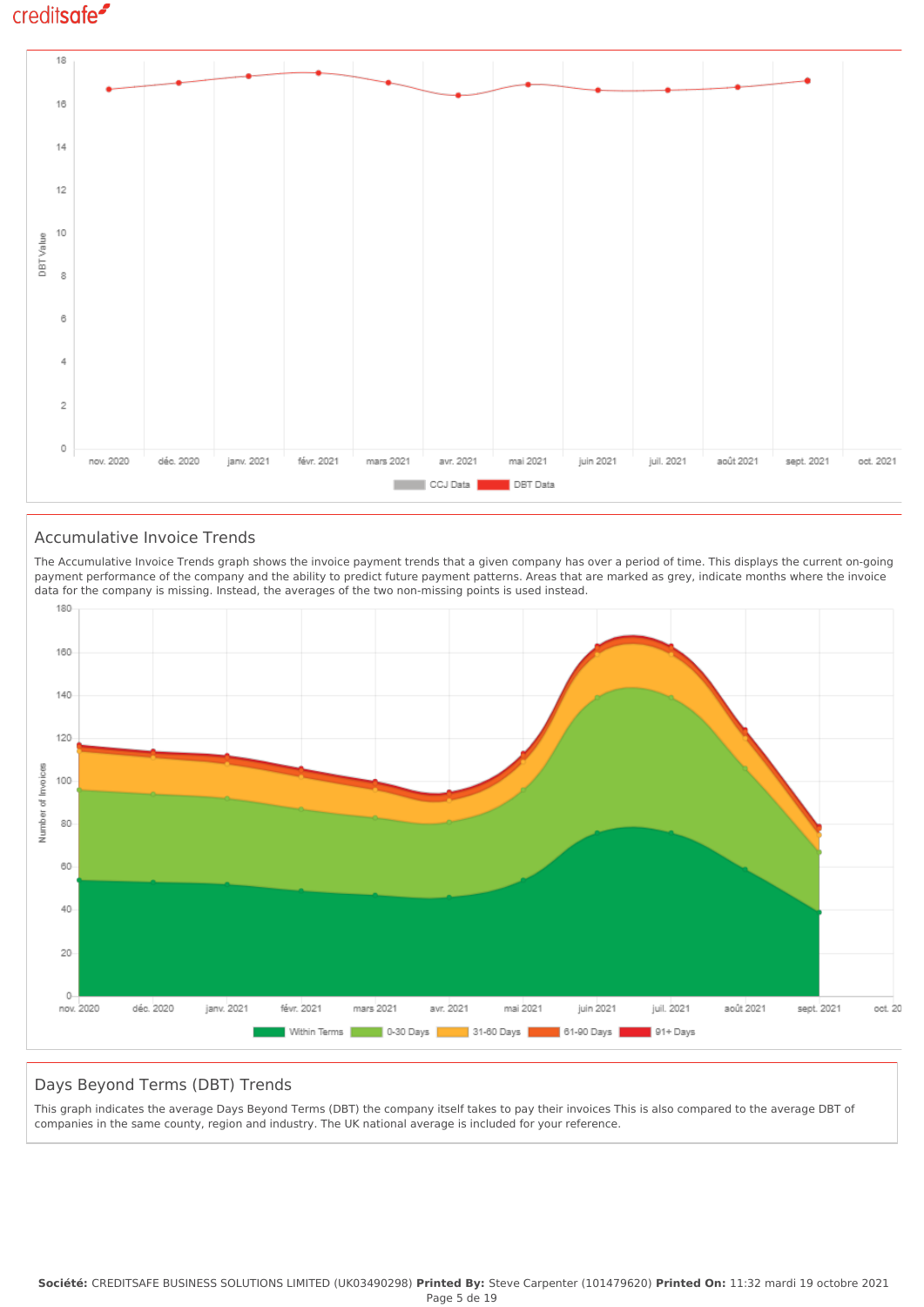

## Renseignements sur la société

### Frais

| Détails des frais               |                          |                                                                                                                                                                                                                                                                                             |
|---------------------------------|--------------------------|---------------------------------------------------------------------------------------------------------------------------------------------------------------------------------------------------------------------------------------------------------------------------------------------|
| Type d'hypothèque               | $\sim$                   | Date de création des frais 21/11/2019                                                                                                                                                                                                                                                       |
| Date d'inscription des<br>frais | 28/11/2019               | Date d'acquittement des -<br>frais                                                                                                                                                                                                                                                          |
| État                            | <b>OUTSTANDING</b>       |                                                                                                                                                                                                                                                                                             |
| Ayant(s) droit                  | <b>BARCLAYS BANK PLC</b> |                                                                                                                                                                                                                                                                                             |
| Montant garanti                 |                          |                                                                                                                                                                                                                                                                                             |
| <b>Détails</b>                  |                          | ALL PRESENT AND FUTURE FREEHOLD OR LEASEHOLD LAND AND ALL INTELLECTUAL PROPERTYPURSUANT TO CLAUSE 3<br>OF THE ACCOMPANYING COPY INSTRUMENTCONTAINS FIXED CHARGE.CONTAINS FLOATING CHARGE.FLOATING CHARGE<br>COVERS ALL THE PROPERTY OR UNDERTAKING OF THE COMPANY CONTAINS NEGATIVE PLEDGE. |
| Type d'hypothèque               |                          | Date de création des frais 04/03/2015                                                                                                                                                                                                                                                       |
| Date d'inscription des<br>frais | 06/03/2015               | Date d'acquittement des -<br>frais                                                                                                                                                                                                                                                          |
| État                            | <b>OUTSTANDING</b>       |                                                                                                                                                                                                                                                                                             |
| Ayant(s) droit                  | <b>BARCLAYS BANK PLC</b> |                                                                                                                                                                                                                                                                                             |
| Montant garanti                 | $\sim$                   |                                                                                                                                                                                                                                                                                             |
| <b>Détails</b>                  |                          | CONTAINS FIXED CHARGE, CONTAINS FLOATING CHARGE, FLOATING CHARGE COVERS ALL THE PROPERTY OR<br>UNDERTAKING OF THE COMPANY, CONTAINS NEGATIVE PLEDGE.                                                                                                                                        |
| Type d'hypothèque               | <b>DEBENTURE</b>         | Date de création des frais 13/08/2012                                                                                                                                                                                                                                                       |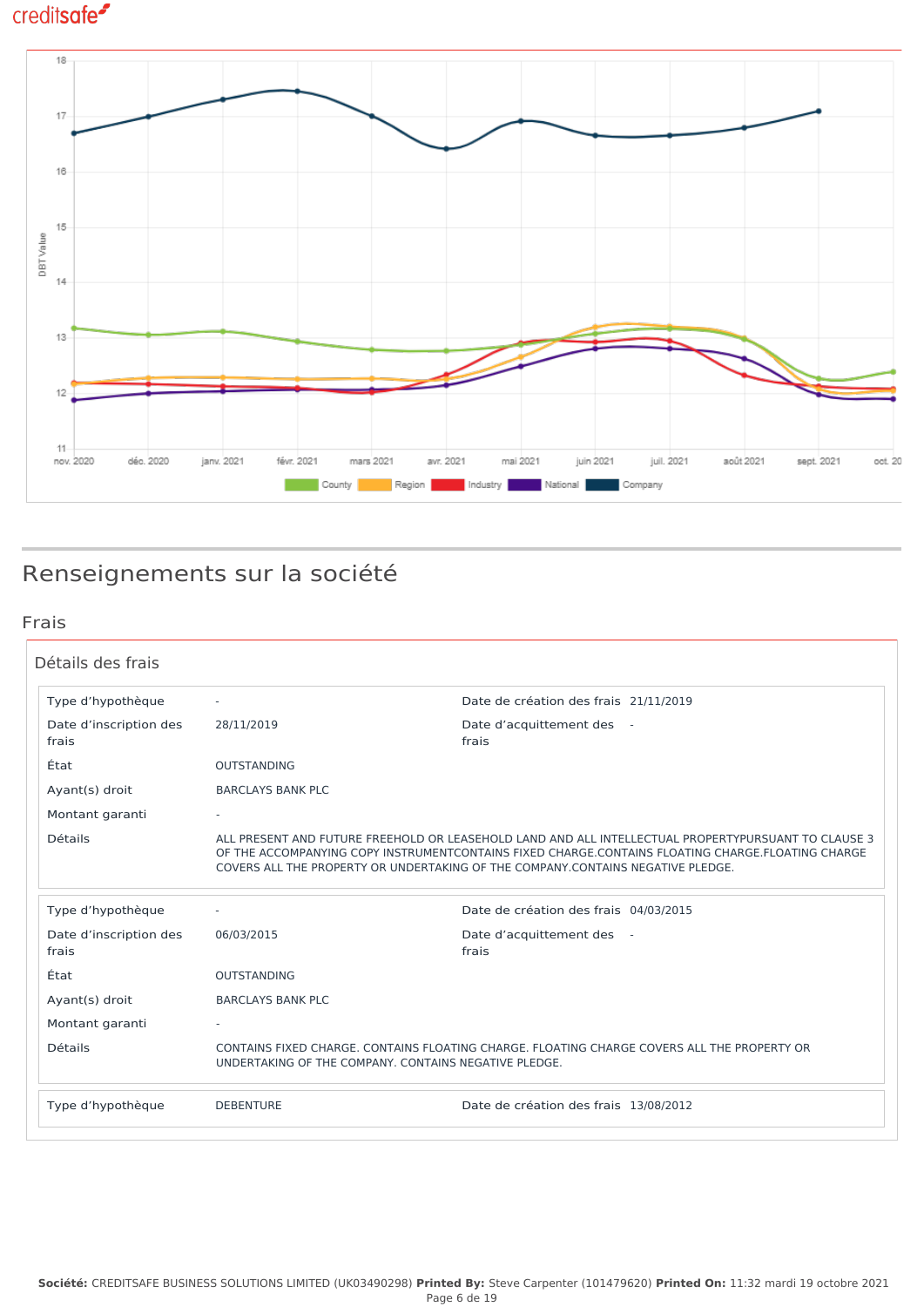| Date d'inscription des<br>frais | 23/08/2012                                                   | Date d'acquittement des -<br>frais                                                                                                                                                              |
|---------------------------------|--------------------------------------------------------------|-------------------------------------------------------------------------------------------------------------------------------------------------------------------------------------------------|
| État                            | <b>OUTSTANDING</b>                                           |                                                                                                                                                                                                 |
| Ayant(s) droit                  | <b>BARCLAYS BANK PLC</b>                                     |                                                                                                                                                                                                 |
| Montant garanti                 |                                                              | ALL MONIES DUE OR TO BECOME DUE FROM THE COMPANY TO THE CHARGEE ON ANY ACCOUNT WHATSOEVER                                                                                                       |
| Détails                         |                                                              | FIXED AND FLOATING CHARGE OVER THE UNDERTAKING AND ALL PROPERTY AND ASSETS PRESENT AND FUTURE,<br>INCLUDING GOODWILL, BOOKDEBTS, UNCALLED CAPITAL, BUILDINGS, FIXTURES, FIXED PLANT & MACHINERY |
| Type d'hypothèque               | RENT DEPOSIT DEED                                            | Date de création des frais 27/05/2005                                                                                                                                                           |
| Date d'inscription des<br>frais | 15/06/2005                                                   | Date d'acquittement des 19/03/2011<br>frais                                                                                                                                                     |
| État                            | <b>SATISFIED</b>                                             |                                                                                                                                                                                                 |
| Ayant(s) droit                  | WELSH DEVELOPMENT AGENCY                                     |                                                                                                                                                                                                 |
| Montant garanti                 | AFOREMENTIONED INSTRUMENT CREATING OR EVIDENCING THE CHARGE  | ALL MONIES DUE OR TO BECOME DUE FROM THE COMPANY TO THE CHARGEE UNDER THE TERMSOF THE                                                                                                           |
| Détails                         | THE INITIAL DEPOSIT OF £32,525.00                            |                                                                                                                                                                                                 |
| Type d'hypothèque               | <b>RENT DEPOSIT DEED</b>                                     | Date de création des frais 27/05/2005                                                                                                                                                           |
| Date d'inscription des<br>frais | 10/06/2005                                                   | Date d'acquittement des 19/03/2011<br>frais                                                                                                                                                     |
| État                            | <b>SATISFIED</b>                                             |                                                                                                                                                                                                 |
| Ayant(s) droit                  | WELSH DEVELOPMENT AGENCY                                     |                                                                                                                                                                                                 |
| Montant garanti                 | £32,525 DUE OR TO BECOME DUE FROM THE COMPANY TO             |                                                                                                                                                                                                 |
| <b>Détails</b>                  | THE INTEREST UNDER THE LEASE                                 |                                                                                                                                                                                                 |
| Type d'hypothèque               | <b>RENT DEPOSIT DEED</b>                                     | Date de création des frais 07/01/2002                                                                                                                                                           |
| Date d'inscription des<br>frais | 09/01/2002                                                   | Date d'acquittement des 19/03/2011<br>frais                                                                                                                                                     |
| État                            | <b>SATISFIED</b>                                             |                                                                                                                                                                                                 |
| Ayant(s) droit                  | ANTHONY RECORD AND BECKETT PENSION TRUSTEES (LONDON) LTD     |                                                                                                                                                                                                 |
| Montant garanti                 | £30,000 DUE OR TO BECOME DUE FROM THE COMPANY TO THE CHARGEE |                                                                                                                                                                                                 |
| Détails                         | RENT DEPOSIT ACCOUNT IN THE SUM OF £30,000                   |                                                                                                                                                                                                 |
| Type d'hypothèque               | DEED OF SECURITY FOR RENT                                    | Date de création des frais 24/08/2001                                                                                                                                                           |
| Date d'inscription des<br>frais | 29/08/2001                                                   | Date d'acquittement des 19/03/2011<br>frais                                                                                                                                                     |
| État                            | <b>SATISFIED</b>                                             |                                                                                                                                                                                                 |
| Ayant(s) droit                  | LONDON & REGIONAL PROPERTY FUND (NO. 3) LIMITED              |                                                                                                                                                                                                 |
| Montant garanti                 | THE TERMS OF THIS DEED                                       | ALL MONIES DUE OR TO BECOME DUE FROM THE COMPANY TO THE CHARGEE PURSUANT TO THE LEASE AND UNDER                                                                                                 |
| Détails                         | PLACED. SEE THE MORTGAGE CHARGE DOCUMENT FOR FULL DETAILS    | THE COMPANY'S INTEREST IN THE INTEREST-EARNING DEPOSIT ACCOUNT IN WHICH THE SUMOF £40,420 HAS BEEN                                                                                              |
| Type d'hypothèque               | DEED RELATING TO RENTAL DEPOSIT                              | Date de création des frais 11/04/2000                                                                                                                                                           |
| Date d'inscription des<br>frais | 19/04/2000                                                   | Date d'acquittement des 19/03/2011<br>frais                                                                                                                                                     |
| État                            | <b>SATISFIED</b>                                             |                                                                                                                                                                                                 |
| Ayant(s) droit                  | MARBLE ARCH TOWER LIMITED                                    |                                                                                                                                                                                                 |
| Montant garanti                 |                                                              | ALL MONIES DUE OR TO BECOME DUE FROM THE COMPANY TO THE CHARGEE REFERRED TO INA LEASE OF EVEN DATE                                                                                              |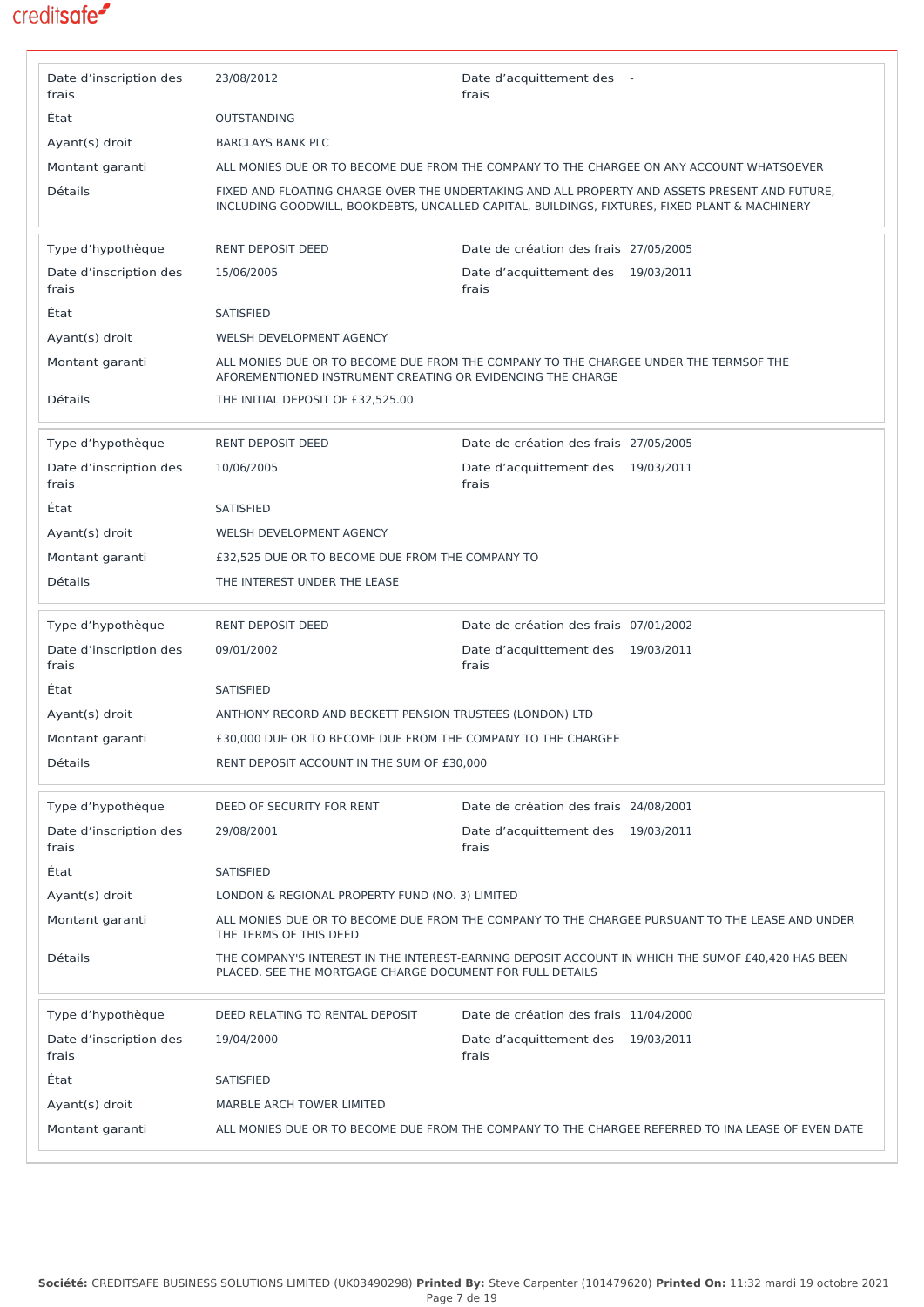

| <b>Détails</b>     | THE CAPITAL MONIES AND ALL ACCRUED INTEREST THEREON FOR THE TIME BEING STANDINGTO THE CREDIT OF THE<br>DESIGNATED DEPOSITACCOUNT SEE THE MORTGAGE CHARGE DOCUMENT FOR FULL DETAILS |
|--------------------|------------------------------------------------------------------------------------------------------------------------------------------------------------------------------------|
|                    |                                                                                                                                                                                    |
| Détails sur la TVA |                                                                                                                                                                                    |
| Détails sur la TVA |                                                                                                                                                                                    |

### Comptes clients commerciaux

### Débiteurs d'opérations commerciales/Détails sur les créances irrécouvrables

Total des opérations commerciales consignées Valeur totale des opérations commerciales consignées

254

114,3K£

| Nom de la société                        | Montant | Date de déclaration |
|------------------------------------------|---------|---------------------|
| Payaro Ltd                               | 459£    | 19/08/2021          |
| Peoples Coffee Limited                   | 761£    | 11/08/2021          |
| West Wales Financial Services Limited    | 120£    | 09/07/2021          |
| Burridge Body Shop Limited               | 180£    | 16/06/2021          |
| Harris Surfacing Limited                 | 720£    | 09/06/2021          |
| TPS Roofing and Cladding Limited         | 240£    | 02/06/2021          |
| Three Shires Regeneration Limited        | 192£    | 01/06/2021          |
| Aquaflame Specialist Contractors Limited | 217£    | 14/05/2021          |
| Deerstone Property Ltd                   | 315£    | 14/05/2021          |
| Rhino Site Services Ltd                  | 4,4kE   | 05/05/2021          |
| Kamouflage Ltd                           | 2,3kf   | 28/04/2021          |
| Rendcem (UK) Limited                     | 192£    | 17/02/2021          |
| Alara Services Group Limited             | 158£    | 08/02/2021          |
| Bon Bon Buddies Limited                  | 369£    | 23/11/2020          |
| Prism Profiles Limited                   | 870£    | 09/11/2020          |
| H B Weldtech Ltd                         | 493£    | 22/10/2020          |
| Promotional Space Limited                | 599£    | 22/10/2020          |
| <b>Exhibitions Plus Limited</b>          | 240£    | 08/09/2020          |
| Krowmark Ltd                             | 563£    | 13/08/2020          |
| Liga Recruitment Ltd                     | 180£    | 29/07/2020          |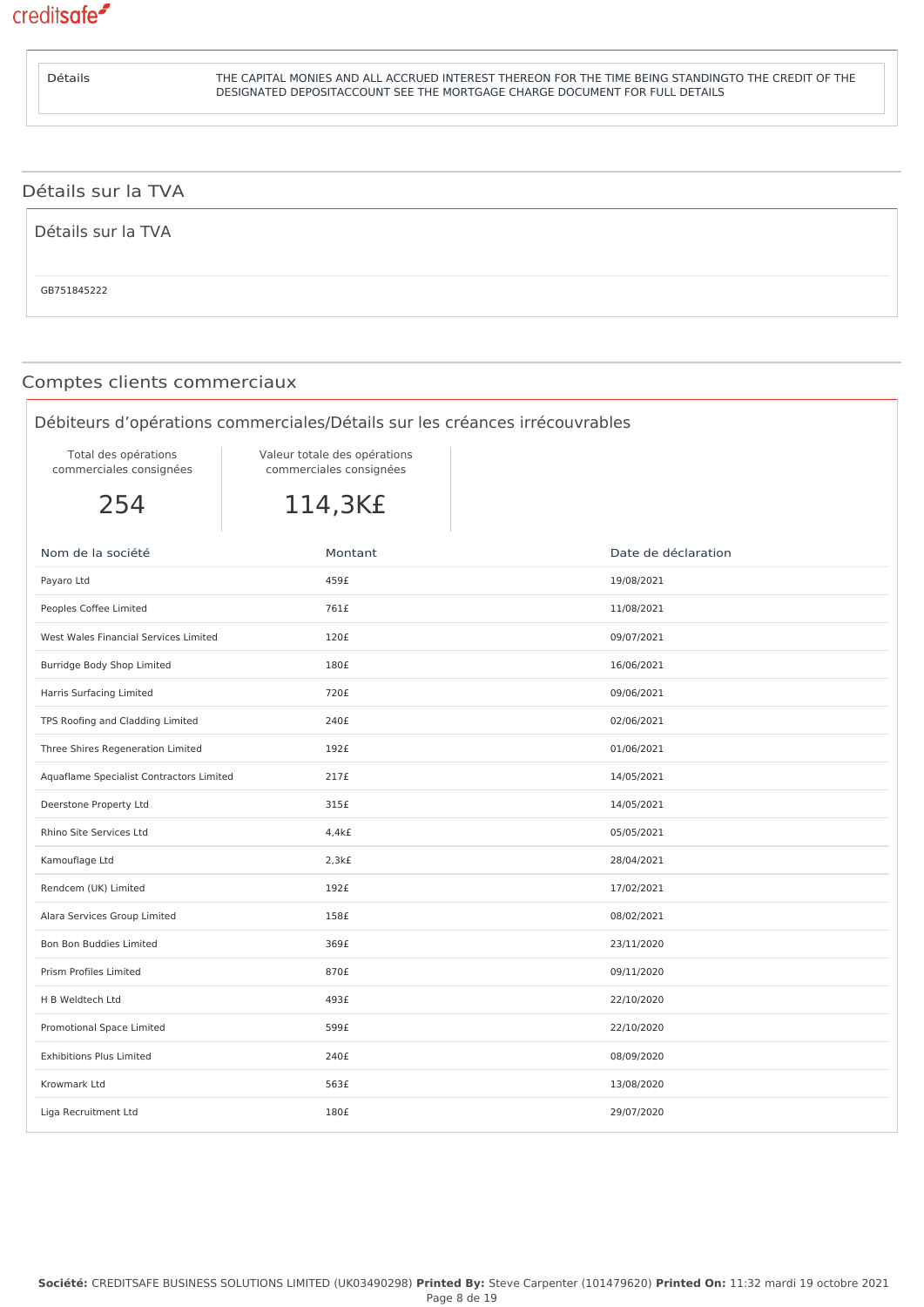| D T B Limited                                                                                                                                 | 168£ | 22/06/2020 |  |
|-----------------------------------------------------------------------------------------------------------------------------------------------|------|------------|--|
| Godiva Environmental Solutions Limited                                                                                                        | 540£ | 08/06/2020 |  |
| Rhino Media Group Ltd                                                                                                                         | 485£ | 04/05/2020 |  |
| Diamond Specialist Joinery Ltd                                                                                                                | 150£ | 27/03/2020 |  |
| Luminos Lighting Limited                                                                                                                      | 498£ | 04/03/2020 |  |
| Nous n'avons fourni que les 25 premières rangées de données. Pour d'autres rangées, veuillez visiter notre site Web ou communiquer avec votre |      |            |  |

gestionnaire de compte.

## Dirigeants

### Administrateurs/actionnaires

|                                                          | Sommaire - Administrateurs et actionnaires |                                          |  |
|----------------------------------------------------------|--------------------------------------------|------------------------------------------|--|
| Administrateurs actuels                                  |                                            | Secrétaires actuels                      |  |
| Anciens<br>administrateurs/secrétaire<br>s d'une société | 14                                         | Personnes ayant un<br>contrôle important |  |

### Administrateurs actuels

| <b>Titre</b>         | Mr                                                           | Fonction              | Director                       |
|----------------------|--------------------------------------------------------------|-----------------------|--------------------------------|
| Nom                  | Christopher Robertson                                        | Nationalité           | <b>British</b>                 |
| Date de naissance    | 05/1976                                                      | Nominations actuelles | 1                              |
| Plus récente adresse | Bryn House Caerphilly Business Park, Van<br>Road, Caerphilly | Date du rendez-vous   | 02/08/2021                     |
| Code postal          | <b>CF83 3GR</b>                                              | Emploi                | <b>COMPANY DIRECTOR</b>        |
| View Director Report | View Consumer Report<br>View AML Report                      | View Trace Report     | View Compliance Report         |
| Titre                | Mr                                                           | Fonction              | Director                       |
| Nom                  | Matthew James Debbage                                        | Nationalité           | <b>British</b>                 |
| Date de naissance    | 11/1972                                                      | Nominations actuelles | 1                              |
| Plus récente adresse | Caspian Point One Pierhead Street, Cardiff                   | Date du rendez-vous   | 14/10/2008                     |
| Code postal          | CF10 4DQ                                                     | Emploi                | <b>BUSINESS DEVELOPER</b>      |
| View Director Report | View Consumer Report<br>View AML Report                      | View Trace Report     | View Compliance Report         |
| <b>Titre</b>         | Mr                                                           | Fonction              | Director                       |
| Nom                  | Cato Syversen                                                | Nationalité           | Norwegian                      |
| Date de naissance    | 12/1965                                                      | Nominations actuelles | 9                              |
| Plus récente adresse | Caspian Point One Pierhead Street, Cardiff                   | Date du rendez-vous   | 12/08/2003                     |
| Code postal          | CF10 4DQ                                                     | Emploi                | DIRECTOR AND MANAGING DIRECTOR |
| View Director Report | View Consumer Report<br>View AML Report                      | View Trace Report     | View Compliance Report         |

#### Secrétaire actuel de la société

Aucun renseignement actuel sur le secrétaire de la société à afficher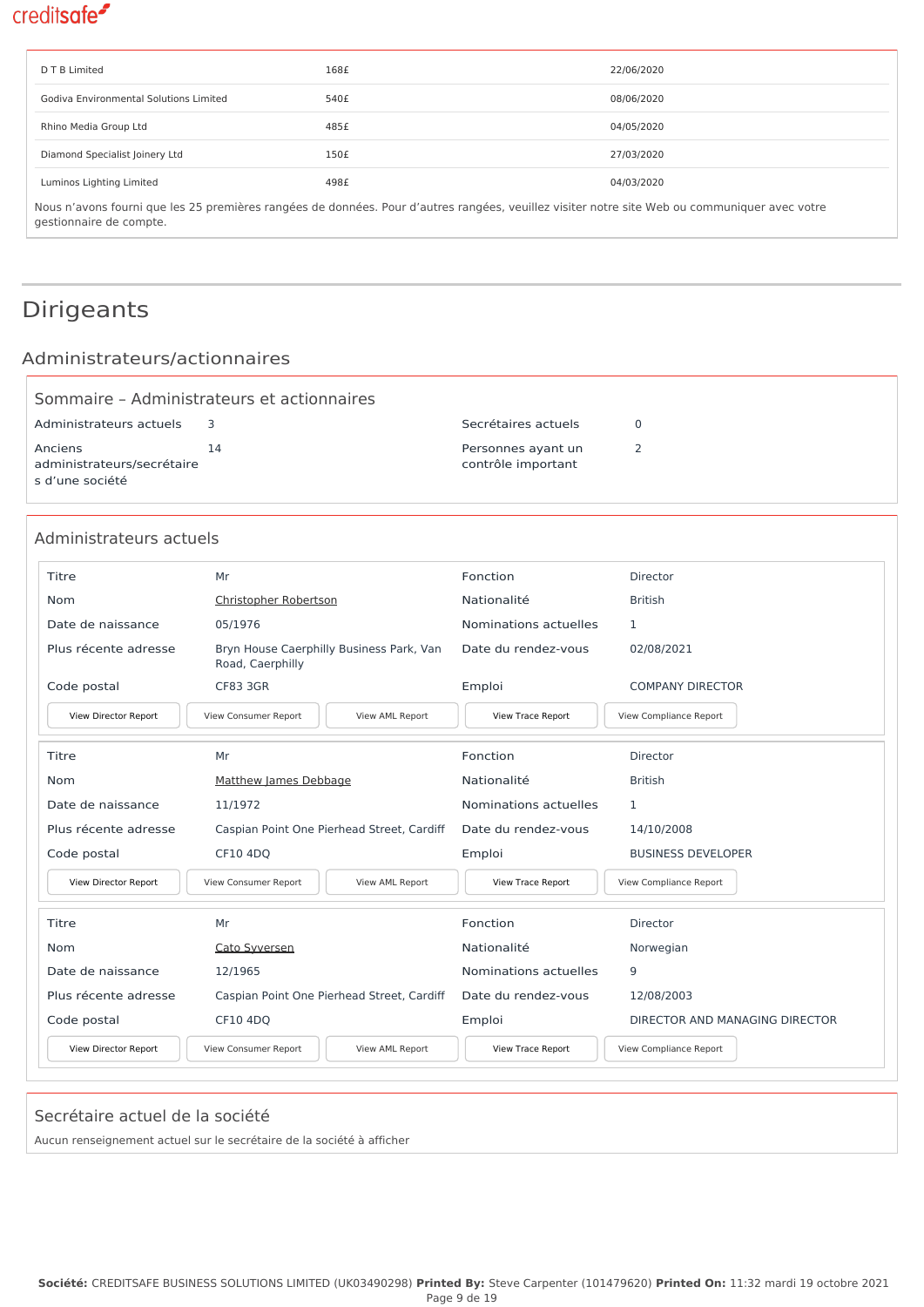| Actionnaires principaux           |        |                  |               |                 |                       |
|-----------------------------------|--------|------------------|---------------|-----------------|-----------------------|
| <b>Nom</b>                        | Devise | Nombre d'actions | Type d'action | Valeur nominale | % du nombre d'actions |
| SAFE INFORMATION GROUP CYPRUS LTD | GBP    | 2M               | ORDINARY      |                 | 100                   |

### Personne aux pouvoirs étendus

| Résumé des personnes aux pouvoirs étendus          |                     |                          |         |
|----------------------------------------------------|---------------------|--------------------------|---------|
|                                                    | $\bullet$ Actif(ve) | $\bullet$ Fin d'activité | ● Total |
| Personnes ayant un contrôle important              |                     |                          |         |
| Personnes protégées ayant un contrôle<br>important |                     |                          |         |
| Relevés                                            |                     |                          |         |

### Personnes actives ayant un contrôle important

| <b>Nom</b>         | Safe Information Group Cyprus Limited                                                                                           | Genre                          | Personne morale ayant un contrôle<br>important       |
|--------------------|---------------------------------------------------------------------------------------------------------------------------------|--------------------------------|------------------------------------------------------|
| Adresse            | C/O Oneworld, 75 Prodromou Avenue<br>Oneworld House, Nicosia, Nicosia 1307,<br>Cyprus                                           | Avisé(e) le                    | 01/08/2016                                           |
| Code postal        |                                                                                                                                 | Formulaire juridique           | <b>Limited Company</b>                               |
| Autorité           | Cyprus                                                                                                                          | Lieu inscrit                   | Cyprus                                               |
| Pays inscrit       | Cyprus                                                                                                                          | Numéro d'enregistrement 316691 |                                                      |
| Nature du contrôle | Propriété des actions - plus de 75 %<br>Propriété des droits de vote - plus de 75 %<br>A une influence ou un contrôle important |                                |                                                      |
| Nom                | Mr Magne Jordanger                                                                                                              | Genre                          | Personne individuelle ayant un contrôle<br>important |
| Adresse            | Caspian Point One, Pierhead Street, Cardiff, Pays de résidence<br>Pierhead Street, Cardiff, CF10 4DQ Wales                      |                                | Monaco                                               |
| Code postal        | CF10 4DO                                                                                                                        | Nationalité                    | Norwegian                                            |
| Date de naissance  | 11/1953                                                                                                                         | Avisé(e) le                    | 16/09/2021                                           |
| Nature du contrôle | Propriété des actions - entre 25 et 50 %<br>Propriété des droits de vote - entre 25 et<br>50 %                                  |                                |                                                      |

### Personnes dont les activités ont cessé ayant un contrôle important

Aucune personne dont les activités ont cessé ayant un contrôle important à afficher

### Personnes protégées actives ayant un contrôle important

Il n'y a pas de personnes protégées actives ayant un contrôle important à afficher

### Personnes protégées dont les activités ont cessé ayant un contrôle important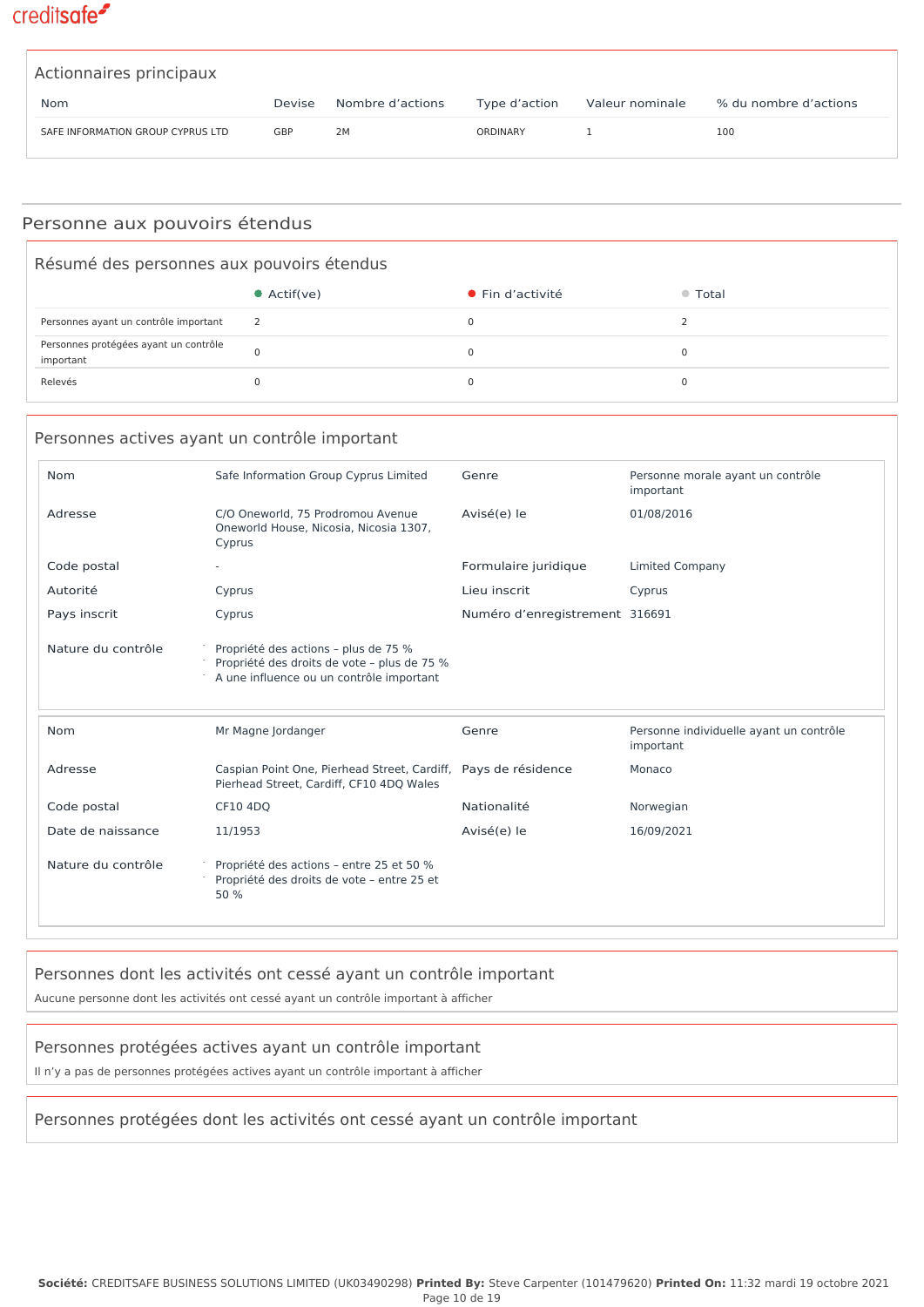| Il n'y a pas de personnes protégées dont les activités ont cessé ayant un contrôle important à afficher |  |  |  |
|---------------------------------------------------------------------------------------------------------|--|--|--|
| Relevés actifs<br>Aucun relevé actif à afficher                                                         |  |  |  |
| Relevés de fin d'activité<br>Aucun relevé de fin d'activité à afficher                                  |  |  |  |

### Anciens administrateurs/secrétaires d'une société

|                                                  | Sommaire - Administrateurs et actionnaires |                     |  |  |
|--------------------------------------------------|--------------------------------------------|---------------------|--|--|
| Administrateurs actuels                          |                                            | Secrétaires actuels |  |  |
| Anciens                                          | 14                                         | Personnes ayant un  |  |  |
| administrateurs/secrétaire<br>contrôle important |                                            |                     |  |  |
| s d'une société                                  |                                            |                     |  |  |

| Administrateurs précédents          |                              |                             |                             |  |
|-------------------------------------|------------------------------|-----------------------------|-----------------------------|--|
| <b>Nom</b>                          | • Rendez-vous actifs actuels | Administrations précédentes | • Administrations dissoutes |  |
| Lars Christian Brask                | $\mathbf{1}$                 | $\mathbf{1}$                | $\overline{7}$              |  |
| <b>Richard Tyrone Davies</b>        | $\mathbf{1}$                 | 8                           | 9                           |  |
| Morten Heimstad                     | 0                            | $\mathbf{1}$                | 0                           |  |
| Tone Byrkjeland                     | 0                            | $\mathbf{1}$                | $\mathbf{1}$                |  |
| James John Youngs                   | $\mathbf{1}$                 | 11                          | 40                          |  |
| Clive Anthony Ruffles               | $\mathbf 0$                  | $\mathbf{1}$                | $\mathbf 0$                 |  |
| Jan Eric Lennart Windstrom          | 0                            | $\mathbf{1}$                | 0                           |  |
| Richard Christopher Talfan Lloyd    | $\mathbf 0$                  | $\mathbf{1}$                | 2                           |  |
| <b>Linus Murphy</b>                 | $\mathbf 0$                  | $\mathbf{1}$                | $\mathbf 0$                 |  |
| Simon Camilleri                     | 0                            | $\mathbf{1}$                | 2                           |  |
| Christopher Winston                 | 0                            | $\mathbf{1}$                | 0                           |  |
| Dafydd Llywelyn Bebb                | $\mathbf 0$                  | $\mathbf{1}$                | $\mathbf{1}$                |  |
| <b>INSTANT COMPANIES LIMITED</b>    | 9                            | 28341                       | 94423                       |  |
| <b>SWIFT INCORPORATIONS LIMITED</b> | 10                           | 65564                       | 200497                      |  |

## Groupe

Structure du groupe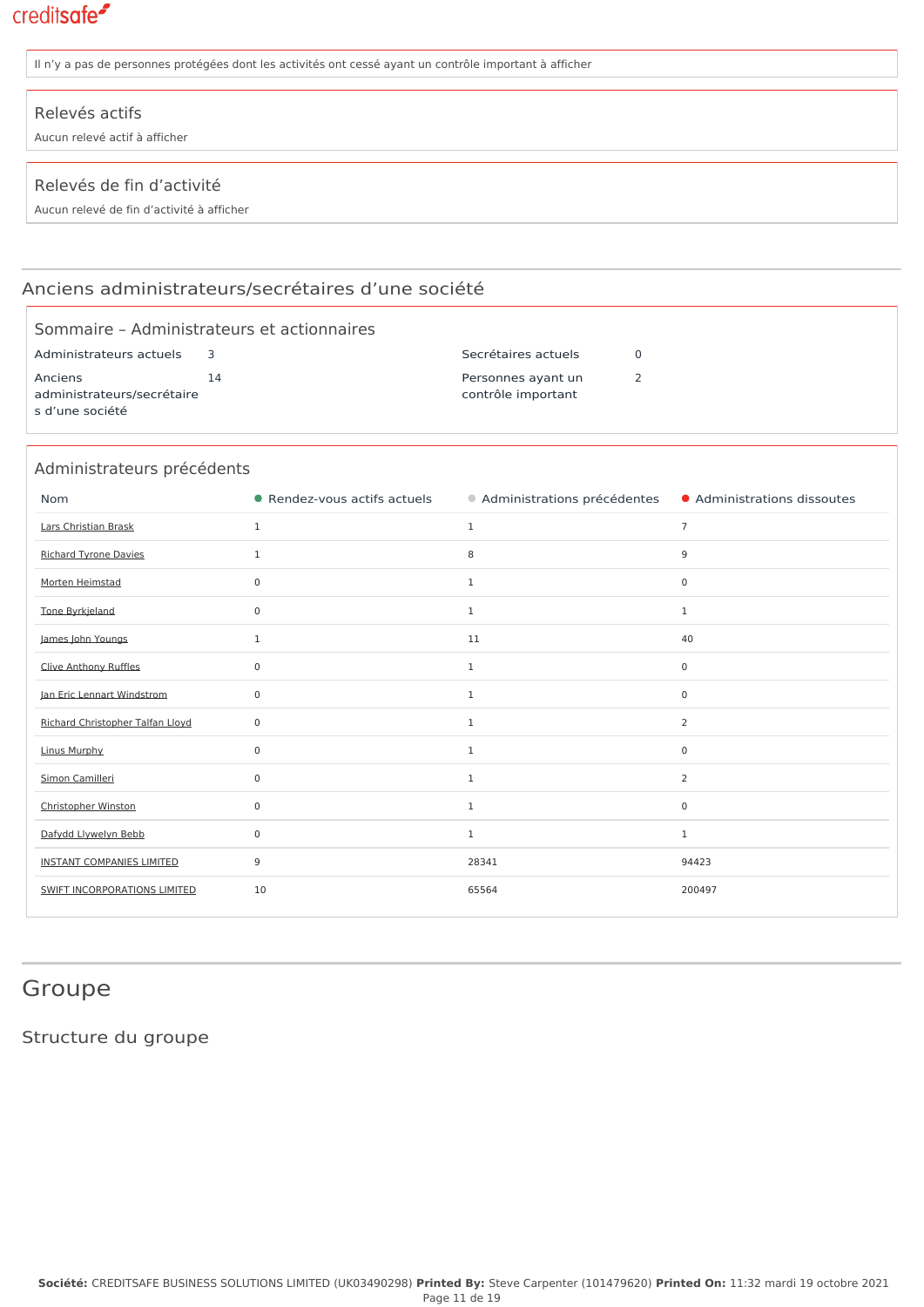| Statistiques sur la structure du groupe |                          |  |  |
|-----------------------------------------|--------------------------|--|--|
| Groupe                                  | 29 sociétés dans 17 pays |  |  |
| Corrélations                            | 18 sociétés dans 13 pays |  |  |

#### Sommaire de la structure du groupe

Société de portefeuille

) LTD (CY SAFE INFORMATION GROUP CYPRUS

#### Ownership Status Wholly Owned

Société de portefeuille

détentrice (LU)[BORASCO HOLDING S.À R.L.](https://app.creditsafe.com/companies/LU00124658)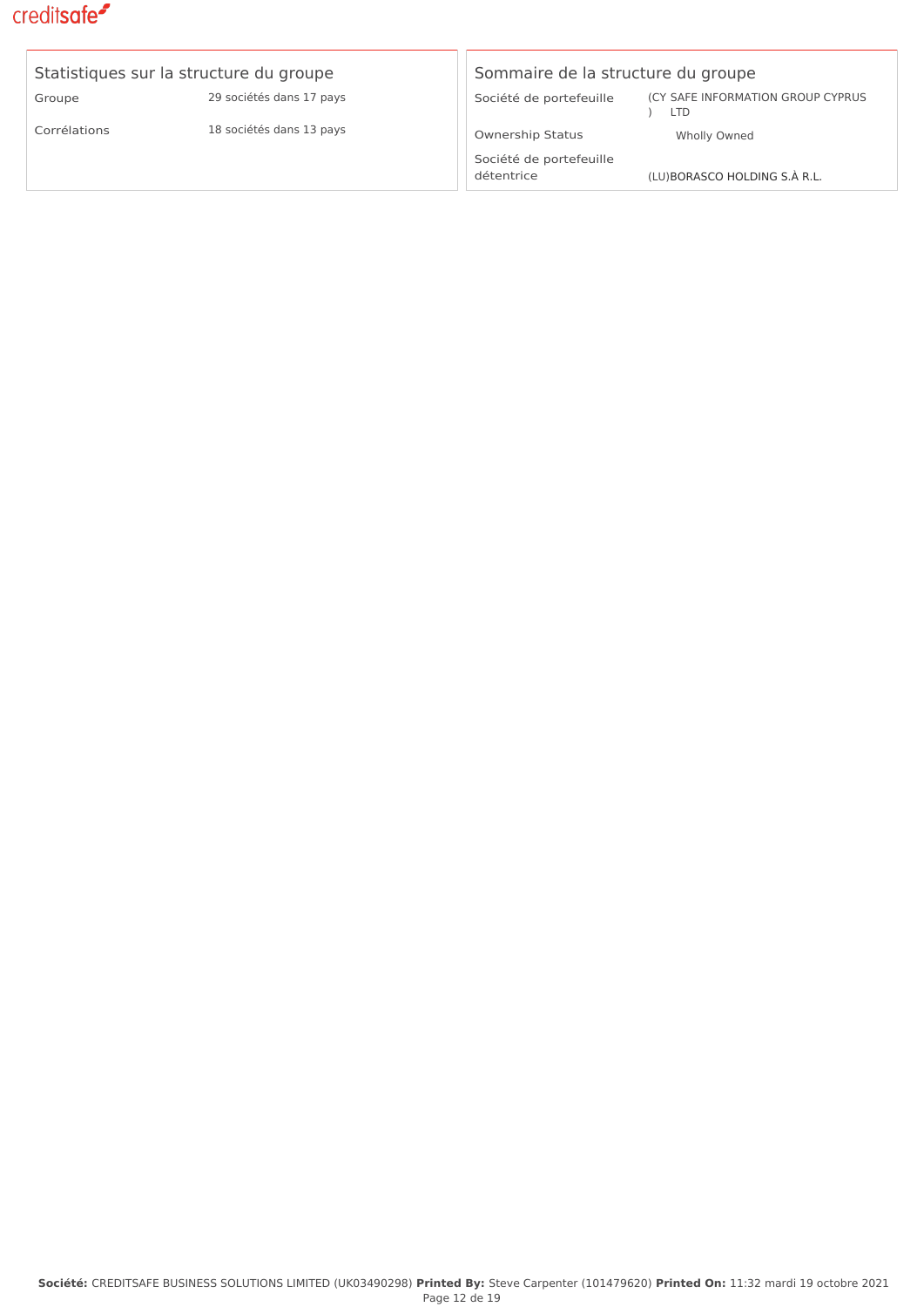| Structure du groupe                                      |       |                              |                         |                                                                       |              |               |         |                            |
|----------------------------------------------------------|-------|------------------------------|-------------------------|-----------------------------------------------------------------------|--------------|---------------|---------|----------------------------|
| Nom de la société                                        |       | Numéro de Numéro<br>sécurité |                         | <b>Dernieres</b><br>données<br>enregistré financières Comptes<br>clés | Consol.      | Cote          | Limite  | <b>Taux de</b><br>rotation |
| ÷<br>BORASCO HOLDING S.À R.L.                            | (LU)  | LU00124658                   | B112819                 | 31/12/2020                                                            | N            | • 48          | 500€    |                            |
| Ð<br>BORASCO S.À R.L.                                    | (LU)  | LU00124663                   | B112827                 | 31/12/2020                                                            | N            | $\bullet$ 60  | 62K€    |                            |
| IÐ<br>SAFE INFORMATION GROUP N.V.                        | (NL)  | NL05262232                   | 24330227                | 31/12/2019                                                            | N            | $\bullet$ 71  | 5M€     |                            |
| ID<br>CREDITSAFE DEUTSCHLAND GMBH                        | (DE)  | DE02033209                   | HRB 123430 B 31/12/2020 |                                                                       | N            | $\bullet$ 60  | 470K€   | 14M€                       |
| CREDITSAFE JAPAN CO., LTD.                               | (JP)  | JP003856109                  | 010401122482 -          |                                                                       | N            | • 55          | 700K¥   |                            |
| IÐ<br>CREDITSAFE NEDERLAND B.V.                          | (NL)  | NL02171763                   | 342888930000 31/12/2019 |                                                                       | N            | 65            | 20K€    |                            |
| IÐ<br><b>COMPANY CHECK LTD</b>                           | (GB)  | UK04551728                   | 04905417                | 31/12/2020                                                            | N            | $\bullet$ 83  | 25,5K£  | 725K£                      |
| IÐ<br>MARKETSAFE.COM LIMITED                             | (GB)  | UK04692183                   | 05046335                | 31/12/2014                                                            | N            | $\bullet$ N/S | 0£      |                            |
| IÐ<br>CREDITSAFE SERVICES LIMITED                        | (GB)  | UK17866117                   | 12297233                | 31/12/2020                                                            | N            | 97            | 4,3M£   | 52,5M£                     |
| CREDITSAFE CANADA INC.                                   | (CA)  | CA11010019                   | $\sim$                  |                                                                       | $\mathsf{N}$ | • 1380        |         |                            |
| $\Box$<br>CREDITSAFE SERVICES LIMITED                    | (IE)  | IE01294179                   | IE909343                |                                                                       | N            | $\bullet$ N/S | 0€      |                            |
| $\Box$<br>CREDITSAFE USA INC.                            | (US)  | US60521352                   | $\sim$                  |                                                                       | N            | $\bullet$ 90  | 1M\$    | 25M\$                      |
| la<br>DATA SOLUTIONS SINGAPORE PTE LIMIT <sup>(SG)</sup> |       |                              |                         |                                                                       | N            |               |         |                            |
| IÐ<br>MARKETSAFE SVERIGE AB                              | (SE)  |                              |                         |                                                                       | N            |               |         |                            |
| IÐ<br>SAFE INFORMATION GROUP CYPRUS LTE <sup>(CY)</sup>  |       |                              |                         |                                                                       | N            |               |         |                            |
| ŀС<br>CREDITSAFE BELGIUM NV                              | (BE)  | BE01435042                   | 828450670               | 31/12/2020                                                            | N            | 64            | 5K€     |                            |
| <b>CREDITSAFE DENMARK APS</b>                            | (DK)  | DK03531806                   | 36074906                | 31/12/2020                                                            | N            | $\bullet$ 34  | 4Kkr    |                            |
| SOLVABILITE ENTREPRISE                                   | (FR)  | FR08924672                   | 489724245               | 31/12/2020                                                            | N            | • 96          | 170K€   | 21,4M€                     |
| CREDITSAFE IRELAND LIMITED                               | (IE)  | IE00433394                   | IE441750                | 31/12/2019                                                            | N            | 979           | 45K€    | 1,4M€                      |
| CREDITSAFE NORWAY AS                                     | (NO)  | NO02450020                   | 914328888               | 31/12/2020                                                            | N            | • 43          | 85kr    | 12,2Kkr                    |
| CREDITSAFE I SVERIGE AB                                  | (SE)  | SE00916021                   | 5565144408              | 31/12/2020                                                            | N            | 94            | 10,9Kkr | 181,3Kkr                   |
| ۱Ð<br><b>CREDITSAFE BUSINESS SOLUTION<sup>(GB)</sup></b> |       | UK03490298 03836192          |                         | 31/12/2020                                                            | N            | • 90          | 1,7M£   | 53,9M£                     |
| CREDITSAFE ITALIA S.R.L.                                 | (T T) | IT02903722                   | 07589380968 31/12/2020  |                                                                       | N            | 64            | 69K€    | 18,1M€                     |
| CREDITSAFE UK LIMITED                                    | (GB)  | UK08186368                   | 07941342                | 31/12/2020                                                            | N            | $\bullet$ N/S | 0£      |                            |
| Æ<br><b>CREDITSAFE LIMITED</b>                           | (GB)  | UK08186390                   | 07941364                | 31/12/2020                                                            | N            | $\bullet$ N/S | 0£      |                            |
| FD<br>CREDITSAFE CYPRUS LIMITED                          | (CY)  |                              |                         |                                                                       | N            |               |         |                            |
| CREDITSAFE TECHNOLOGY PRIV, (IN)                         |       |                              |                         |                                                                       | N            |               |         |                            |
| CREDITSAFE FIRST LIMITED                                 | (GB)  | UK08186514                   | 07941488                | 31/12/2020                                                            | Ν            | $\bullet$ N/S | 0£      |                            |
| CREDITSAFE INFORMATION SERVICE <sup>(GB)</sup>           |       | UK08186666 07941640          |                         | 31/12/2020                                                            | N            | $\bullet$ N/S | 0£      |                            |
|                                                          |       |                              |                         |                                                                       |              |               |         |                            |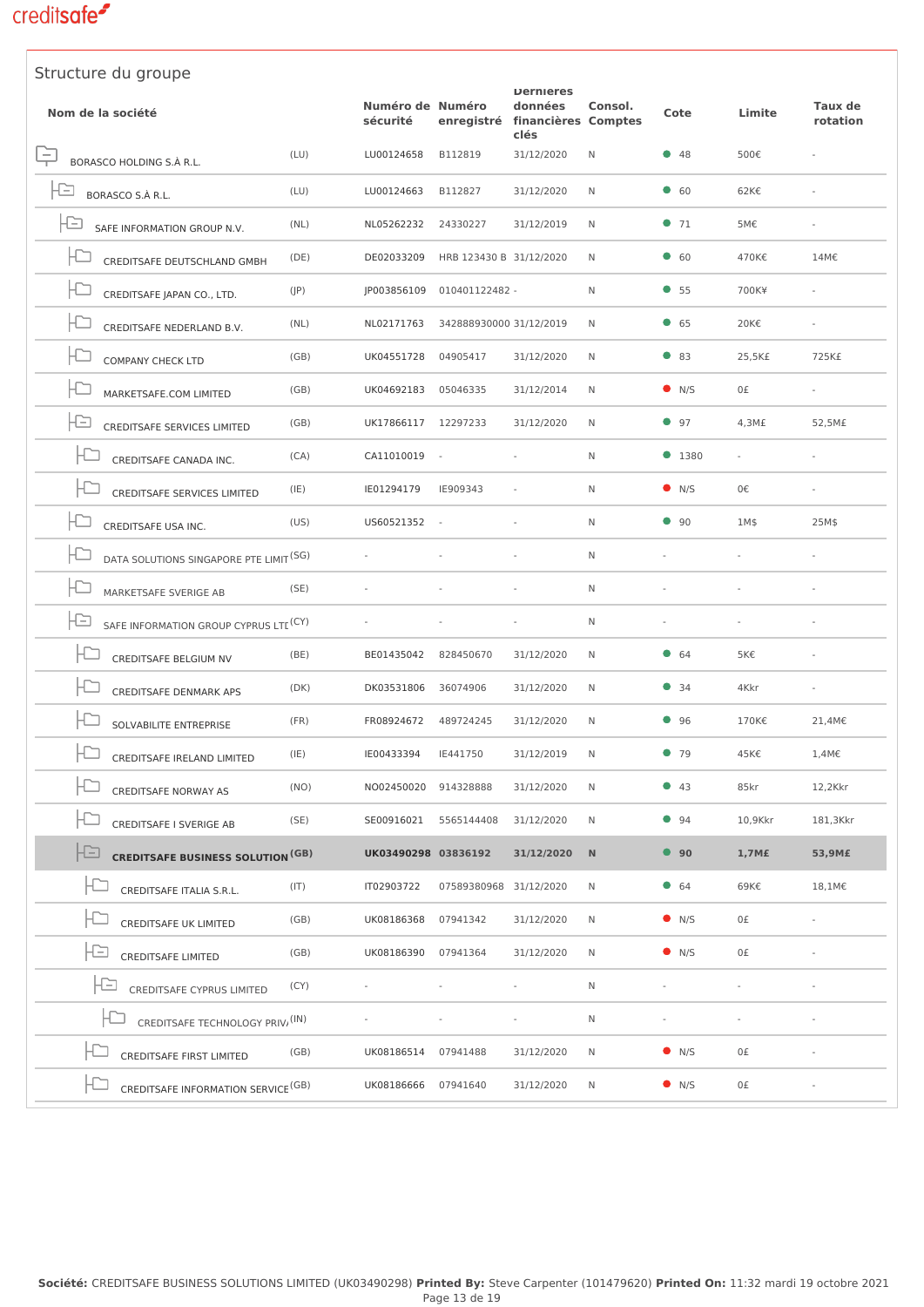

### Corrélations

| Sommaire des corrélations |      |
|---------------------------|------|
| Sociétés                  | Pays |
| 18                        | 13   |

#### Corrélations

| Nom de la société Pays                                                                                      |      | Numéro de<br>sécurité | Dernières<br>données<br>financières | Cote de crédit           | Limite de crédit          | Ventes annuelles         |
|-------------------------------------------------------------------------------------------------------------|------|-----------------------|-------------------------------------|--------------------------|---------------------------|--------------------------|
| MARKETSAFE SVERIGE<br>AB                                                                                    | (SE) | $\bar{\phantom{a}}$   | $\sim$                              | $\blacksquare$           | 0kr                       | $\blacksquare$           |
| CREDITSAFE USA INC.                                                                                         | (US) | US60521352            | $\sim$                              | •90                      | • 1M\$                    | 25m\$                    |
| <b>SAFE INFORMATION</b><br><b>GROUP</b>                                                                     | (NL) | ÷                     | $\overline{\phantom{a}}$            | $\bar{a}$                | 0€                        | $\omega$                 |
| <b>CREDITSAFE</b><br>TECHNOLOGY PRIVATE<br>LIMITED                                                          | (IN) |                       | $\bar{a}$                           | ÷,                       | 0₹                        | $\overline{\phantom{a}}$ |
| <b>DATA SOLUTIONS</b><br>SINGAPORE PTE<br>LIMITED                                                           | (SG) |                       | $\overline{\phantom{a}}$            | $\overline{\phantom{a}}$ | 0\$                       | $\overline{\phantom{a}}$ |
| <b>OCTDE OFFICE</b><br><b>CENTRAL DE</b><br><b>TRAITEMENT DE</b><br><b>DONNEE SUR LES</b><br><b>ENTREPR</b> | (FR) | FR18557042            |                                     | • 51                     | $\bullet$ 2,8K $\epsilon$ |                          |
| Creditsafe Japan co.,<br>Itd.                                                                               | (IP) | JP003856109           | $\sim$                              | • 55                     | • 700K4                   | $\sim$                   |
| Safe Information Group<br>N.V.                                                                              | (NL) | NL05262232            | 31/12/2019                          | •71                      | • 5M€                     | $\omega$                 |
| Safe Information Group<br>N.V.                                                                              | (NL) | NL01247796            | 31/12/2019                          | $\bullet$ S.O.           | $\bullet$ 0€              | $\blacksquare$           |
| Creditsafe i Sverige AB                                                                                     | (SE) | SE00916021            | 31/12/2020                          | 94                       | 10,9Kkr                   | 181,3kkr                 |
| <b>CREDITSAFE ITALIA</b><br>S.R.L.                                                                          | (IT) | IT02903722            | 31/12/2020                          | • 64                     | $\bullet$ 69K $\epsilon$  | $18,1m\epsilon$          |
| <b>CREDITSAFE BELGIUM</b><br><b>NV</b>                                                                      | (BE) | BE01435042            | 31/12/2020                          | • 64                     | • 5K <sub>E</sub>         | $\omega$                 |
| <b>CREDITSAFE DENMARK</b><br>ApS                                                                            | (DK) | DK03531806            | 31/12/2020                          | • 34                     | $•4$ Kkr                  | $\sim$                   |
| SOLVABILITE<br><b>ENTREPRISE</b>                                                                            | (FR) | FR08924672            | 31/12/2020                          | •96                      | $ 170K\epsilon$           | 21,4m€                   |
| <b>CREDITSAFE NORWAY</b><br>AS                                                                              | (NO) | NO02450020            | 31/12/2020                          | •43                      | • 85kr                    | 12,2kkr                  |

# Données financières

| Profits et pertes     |            |            |            |            |            |
|-----------------------|------------|------------|------------|------------|------------|
|                       | 31/12/2020 | 31/12/2019 | 31/12/2018 | 31/12/2017 | 31/12/2016 |
| Semaines              | 52         | 52         | 52         | 52         | 52         |
| Devise                | GBP        | GBP        | GBP        | GBP        | GBP        |
| Comptes<br>consolidés | Non        | Non        | Non        | Non        | Non        |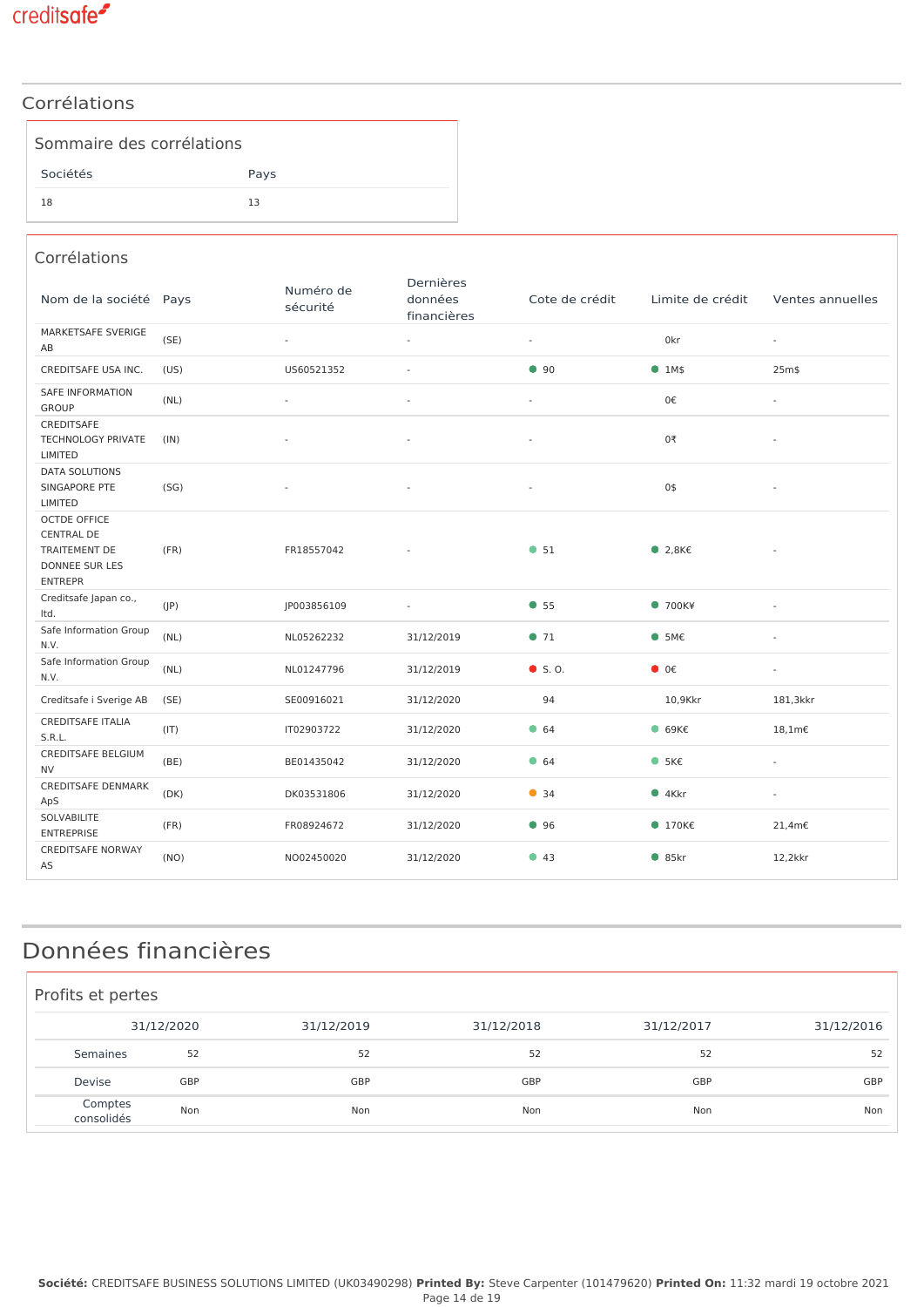| <b>Turnover</b>             | 54 <sub>m</sub> £ | $8,6\%$ $\Delta$         | 50 <sub>m</sub> £ | $9.7\%$ $\Delta$                  |                  | 45m£ 14,8% △              |                  | 39m£ 11,0% $\triangle$   | 35m <sub>f</sub>   |
|-----------------------------|-------------------|--------------------------|-------------------|-----------------------------------|------------------|---------------------------|------------------|--------------------------|--------------------|
| <b>Export</b>               | 3m£               | 39,6% $\sigma$           | 4 <sub>m</sub> £  | $2,2\%$                           | 5 <sub>m</sub> £ | $\overline{\phantom{a}}$  |                  | $\overline{\phantom{a}}$ |                    |
| <b>Cost of Sales</b>        | 11m <sub>f</sub>  | 4,0% $\Delta$            | 10mE              | $3.7\%$ $\Delta$                  |                  | 10mf 23,6% $\triangle$    | 8m£              | $10,5\%$ $\triangle$     | 7 <sub>m</sub> £   |
| <b>Gross Profit</b>         | 43m£              | $9,8\%$ $\Delta$         |                   | 39mf $11,3\%$ $\Delta$            |                  | 35m£ 12,7% △              |                  | 31mf $11,1\%$ $\Delta$   | 28m <sub>f</sub>   |
| <b>Wages And Salaries</b>   | 11m <sub>f</sub>  | $1,1\%$                  | 11m <sub>f</sub>  | $7.7\%$ $\triangle$               | 11m <sub>f</sub> | 4,3% $\Delta$             |                  | 10mf 13,6% $\triangle$   | 9mE                |
| <b>Directors Emoluments</b> | 304k£             | 38,0% $\sigma$           | 490k£             | $8,4\%$ $\Delta$                  | 452k£            | $1,6\%$ $\Delta$          |                  | 445k£ 18,2%              | 544 <sub>k</sub> £ |
| <b>Operating Profit</b>     |                   | 6mf $46,6\%$             | 11m <sub>f</sub>  | $9.4\%$ $\Delta$                  |                  | 10m£ 35,3% △              | 7m£              | $3.7\%$                  | 8 <sub>m</sub> £   |
| <b>Depreciation</b>         | 828k£             | $27,8\%$                 | 1m <sub>f</sub>   | $8,6\%$                           | 1m <sub>f</sub>  | $5.2\%$ $\Delta$          | 1m£              | $55,3\%$ $\triangle$     | 768k£              |
| <b>Audit Fees</b>           | 30k£              | $3,4\%$ $\Delta$         | 29k£              | $7.4\%$ $\Delta$                  | 27kE             | 0,0%                      | 27kE             | 0,0%                     | 27kE               |
| <b>Interest Expenses</b>    | 711k£             | $20,5\%$ $\triangle$     | 590k£             | 30,4% $\bullet$                   | 848k£            | $1.1\%$ $\Delta$          | 839k£            | $22,6\%$                 | $1m$ £             |
| <b>Pre Tax Profit</b>       |                   | 6mf $52,5%$              | 12m <sub>f</sub>  | $6,5\%$ $\Delta$                  |                  | 11mf $44,6\%$ $\triangle$ | 8 <sub>m</sub> £ | $3,4\%$                  | 8 <sub>m</sub> £   |
| <b>Taxation</b>             |                   | $-1mE$ 56,8% $\Delta$    |                   | $-3mf$ 19,0% $\blacktriangledown$ |                  | $-2mE$ 24,7% $\sum$       | $-2mE$           | $9,9\%$                  | $-2mE$             |
| <b>Profit After Tax</b>     |                   | 5mf $51,3\%$             | 9 <sub>m</sub> £  | $3,5\%$ $\Delta$                  | 9m£              | $50,4\%$ $\Delta$         | 6 <sub>m</sub> £ | $6,6\%$                  | 6 <sub>m</sub> £   |
| <b>Dividends</b>            | 12m <sub>f</sub>  | $\overline{\phantom{a}}$ |                   | $-100,0\%$                        | 6m£              | $6,3\%$                   |                  | 6mf $12,7\%$ $\triangle$ | 6 <sub>m</sub> £   |
| <b>Retained Profit</b>      | -7m£              | $178,4\%$                | 9 <sub>m</sub> £  | $202,9\%$ $\triangle$             | 3m <sub>f</sub>  | $1,0K%$ $\Delta$          |                  | $-341kf$ 142,1%          | 810 <sub>kf</sub>  |

| <b>Bilan</b>                                                  |                   |                     |                  |                  |                  |                          |                  |                    |                     |                  |
|---------------------------------------------------------------|-------------------|---------------------|------------------|------------------|------------------|--------------------------|------------------|--------------------|---------------------|------------------|
|                                                               | 31/12/2020        |                     | 31/12/2019       |                  | 31/12/2018       |                          | 31/12/2017       |                    |                     | 31/12/2016       |
| <b>Biens</b><br>corporels                                     | 13m <sub>f</sub>  | $1,9\%$             | 13m <sub>f</sub> | $2,6\%$ $\Delta$ | 12m <sub>f</sub> | 4,5% $\Delta$            | 12m <sub>f</sub> | $23,6\%$ $\Delta$  |                     | 10mE             |
| <b>Biens</b><br>incorporels                                   | ä,                |                     | $\sim$           | $\sim$           | $\sim$           | $\overline{\phantom{a}}$ |                  |                    | $\bar{\phantom{a}}$ |                  |
| <b>Total des</b><br><i>immobilisat</i><br>ions                | 13mE              | $1,9\%$             | 13mE             | $2,6\%$ $\Delta$ | 12mE             | $4,5\%$ $\Delta$         | 12m <sub>f</sub> | $23,6\%$ $\Delta$  |                     | 10mE             |
| <b>Action</b>                                                 | ä,                |                     | $\sim$           | $\sim$           | $\sim$           | $\overline{\phantom{a}}$ |                  |                    | $\sim$              | $\sim$           |
| <b>Comptes</b><br>clients<br>commercia<br>ux                  | 8m£               | 13,6% $\Delta$      | 7m£              | 4,6% $\Delta$    | 7m£              | $14,7\%$ $\Delta$        | 6m£              | $24,5\%$ $\Delta$  |                     | 5 <sub>m</sub> £ |
| <b>Autres</b><br>débiteurs                                    | 32 <sub>m</sub> £ | $22,6\%$ $\Delta$   | 26mE             | $8,7\%$ $\Delta$ | 24m£             | $13,6\%$ $\Delta$        | 21m <sub>f</sub> | $6,6\%$            |                     | 22m£             |
| Liquidités                                                    | 14mE              | 136,5% $\Delta$     | 6m£              | 69,0% $\Delta$   | 3 <sub>m</sub> £ | 31,9% $\sigma$           | 5mE              | $154,1\%$ $\Delta$ |                     | 2m <sub>f</sub>  |
| Actifs à<br>court terme<br>divers                             |                   |                     |                  |                  |                  |                          |                  |                    |                     |                  |
| <b>Total des</b><br>actifs à<br>court terme                   | 54m£              | 37,6% $\Delta$      | 39m£             | 13,8% $\Delta$   | 34m£             | $6,8\%$ $\Delta$         | 32m <sub>f</sub> | $9,4\%$ $\Delta$   |                     | 29mE             |
| <b>Créanciers</b>                                             | 686k£             | 68,4% $\sigma$      | 2mE              | 40,8% $\Delta$   | 2m <sub>f</sub>  | 36,4% $\bullet$          | 2m <sub>f</sub>  | 43,0% $\Delta$     |                     | 2m <sub>f</sub>  |
| <b>Prêts</b><br>bancaires<br>et<br>découverts                 | 8m£               |                     |                  |                  |                  |                          |                  |                    |                     |                  |
| <b>Autres</b><br>modes de<br>financemen<br>t à court<br>terme | 21m <sub>f</sub>  | $1,3K%$ $\triangle$ | 1m <sub>f</sub>  |                  |                  |                          |                  |                    |                     |                  |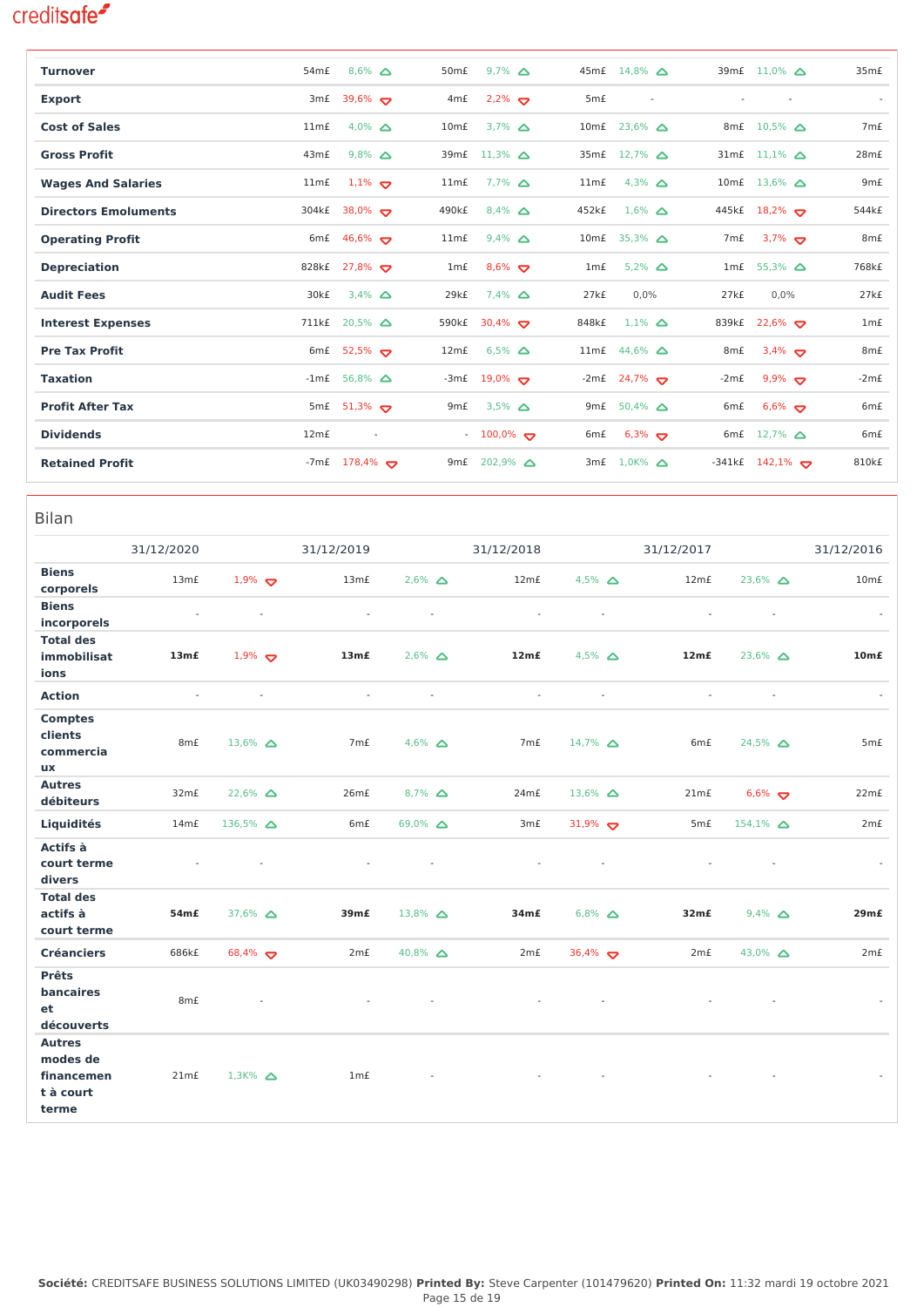| Passifs à court terme divers                           | 24mE             | $17.8\%$ $\triangle$     | 20mE   | 3.7% $\triangle$         | 19m£   | $11.0\%$ $\triangle$      | 17m£   | $22.1\%$ $\triangle$ | 14m <sub>f</sub> |
|--------------------------------------------------------|------------------|--------------------------|--------|--------------------------|--------|---------------------------|--------|----------------------|------------------|
| Total des passifs à court terme                        | 53m <sub>f</sub> | $123.3\%$ $\triangle$    | 24m£   | $13.6\%$ $\triangle$     | 21mE   | $5.2\%$ $\triangle$       | 20m£   | $24.3\%$ $\triangle$ | 16mE             |
| Prêts bancaires, découverts et<br>passifs à long terme | 8 <sub>m</sub> £ | $6.8\%$ $\Delta$         | 7m£    | 49,4% $\leftrightarrow$  | 15m£   | $8.9\%$ $\Leftrightarrow$ | 16mE   | $10.3\%$ $\triangle$ | 15mE             |
| Autres modes de financement à<br>long terme            | $\sim$           | $\overline{\phantom{a}}$ | $\sim$ | $\overline{\phantom{a}}$ | $\sim$ | $\sim$                    | $\sim$ |                      |                  |
| Total des passifs à long terme                         |                  | $-100,0\%$               | 7m£    | 49,4% $\bullet$          | 15m£   | $8.9\%$                   | 16mE   | $10.3\%$ $\triangle$ | 15m <sub>f</sub> |

### Capital et réserves

|                                                     | 31/12/2020       |                          | 31/12/2019               |                          | 31/12/2018               |                          | 31/12/2017       |               | 31/12/2016               |
|-----------------------------------------------------|------------------|--------------------------|--------------------------|--------------------------|--------------------------|--------------------------|------------------|---------------|--------------------------|
| Capital<br>appelé                                   | 2m <sub>f</sub>  | 0,0%                     | 2m <sub>f</sub>          | 0,0%                     | 2m <sub>f</sub>          | 0,0%                     | 2m <sub>f</sub>  | 0,0%          | 2m <sub>f</sub>          |
| <b>Excédent</b><br>de<br>réévaluatio<br>$\mathbf n$ | 11m <sub>f</sub> | 39,6% $\sigma$           | 19mE                     | $101,8\%$ $\Delta$       | 9 <sub>m</sub> £         | $50,6\%$ $\Delta$        | 6 <sub>m</sub> £ | 5,3% $\sigma$ | 6 <sub>m</sub> £         |
| Réserve du<br>compte de<br>résultats                | $\sim$           | $\sim$                   | $\overline{\phantom{a}}$ | $\overline{\phantom{a}}$ | $\overline{\phantom{a}}$ | $\overline{\phantom{a}}$ | $\sim$           | $\sim$        | $\overline{\phantom{a}}$ |
| <b>Réserves</b><br>diverses                         | $\sim$           | $\overline{\phantom{a}}$ | $\overline{\phantom{a}}$ | $\overline{\phantom{a}}$ | $\overline{\phantom{a}}$ | $\overline{\phantom{a}}$ | $\sim$           | $\sim$        | $\overline{\phantom{a}}$ |
| <b>Caisse des</b><br>actionnaire<br>s               | 13mE             | 35,7%                    | 21m <sub>f</sub>         | 83,7% $\Delta$           | 11m <sub>f</sub>         | 38,2% $\Delta$           | 8m£              | 4,0% $\sum$   | 8 <sub>m</sub> £         |

### Autres éléments financiers

|                             | 31/12/2020       |                      | 31/12/2019       |                      | 31/12/2018       |                     | 31/12/2017       |                      | 31/12/2016        |
|-----------------------------|------------------|----------------------|------------------|----------------------|------------------|---------------------|------------------|----------------------|-------------------|
| <b>Valeur</b><br>nette      | 13mE             | 35,7% $\bullet$      | 21mE             | 83,7% $\Delta$       | 11m <sub>f</sub> | 38,2% $\Delta$      | 8 <sub>m</sub> £ | 4,0% $\bullet$       | 8 <sub>m</sub> £  |
| Fonds de<br>roulement       | 795k£            | 94,8% $\bullet$      | 15mE             | $14.0\%$ $\triangle$ | 13mE             | $9.3\%$ $\Delta$    | 12m <sub>f</sub> | $8,3\%$              | 13mE              |
| <b>Total des</b><br>actifs  | 66m£             | $27.9\%$ $\triangle$ | 52mE             | $10.8\%$ $\triangle$ | 47mE             | $6.2\%$ $\triangle$ | 44m£             | $12.9\%$ $\triangle$ | 39 <sub>m</sub> £ |
| <b>Total des</b><br>passifs | 53m <sub>f</sub> | $70,3\%$ $\Delta$    | 31m <sub>f</sub> | $12,3\%$             | 35m£             | $1.1\%$             | 36m£             | $17.6\%$ $\triangle$ | 31m <sub>f</sub>  |
| <b>Actifs nets</b>          | 13mE             | 35,7% $\bullet$      | 21mE             | $83,7\%$ $\Delta$    | 11m <sub>f</sub> | 38,2% $\Delta$      | 8 <sub>m</sub> £ | $4.0\%$              | 8 <sub>m</sub> £  |

### Flux de trésorerie

|                                                        | 31/12/2020                                           | 31/12/2019                                           | 31/12/2018                                           | 31/12/2017                         | 31/12/2016               |
|--------------------------------------------------------|------------------------------------------------------|------------------------------------------------------|------------------------------------------------------|------------------------------------|--------------------------|
| Flux de<br>trésorerie<br>nets des<br>opérations        | $\overline{\phantom{a}}$                             | $\sim$<br>$\overline{\phantom{a}}$                   | $\overline{\phantom{a}}$<br>$\overline{\phantom{a}}$ | $\sim$<br>$\sim$                   | $\overline{\phantom{a}}$ |
| Flux de<br>trésorerie<br>nets avant<br>financemen<br>t | $\overline{\phantom{a}}$<br>$\overline{\phantom{a}}$ | $\sim$<br>$\overline{\phantom{a}}$                   | $\overline{\phantom{a}}$<br>$\sim$                   | $\sim$<br>$\sim$                   | $\sim$                   |
| Flux de<br>trésorerie<br>nets du<br>financemen<br>t    | $\overline{\phantom{a}}$<br>$\overline{\phantom{a}}$ | $\overline{\phantom{a}}$<br>$\overline{\phantom{a}}$ | $\overline{\phantom{a}}$<br>$\sim$                   | $\sim$<br>$\overline{\phantom{a}}$ | $\overline{\phantom{a}}$ |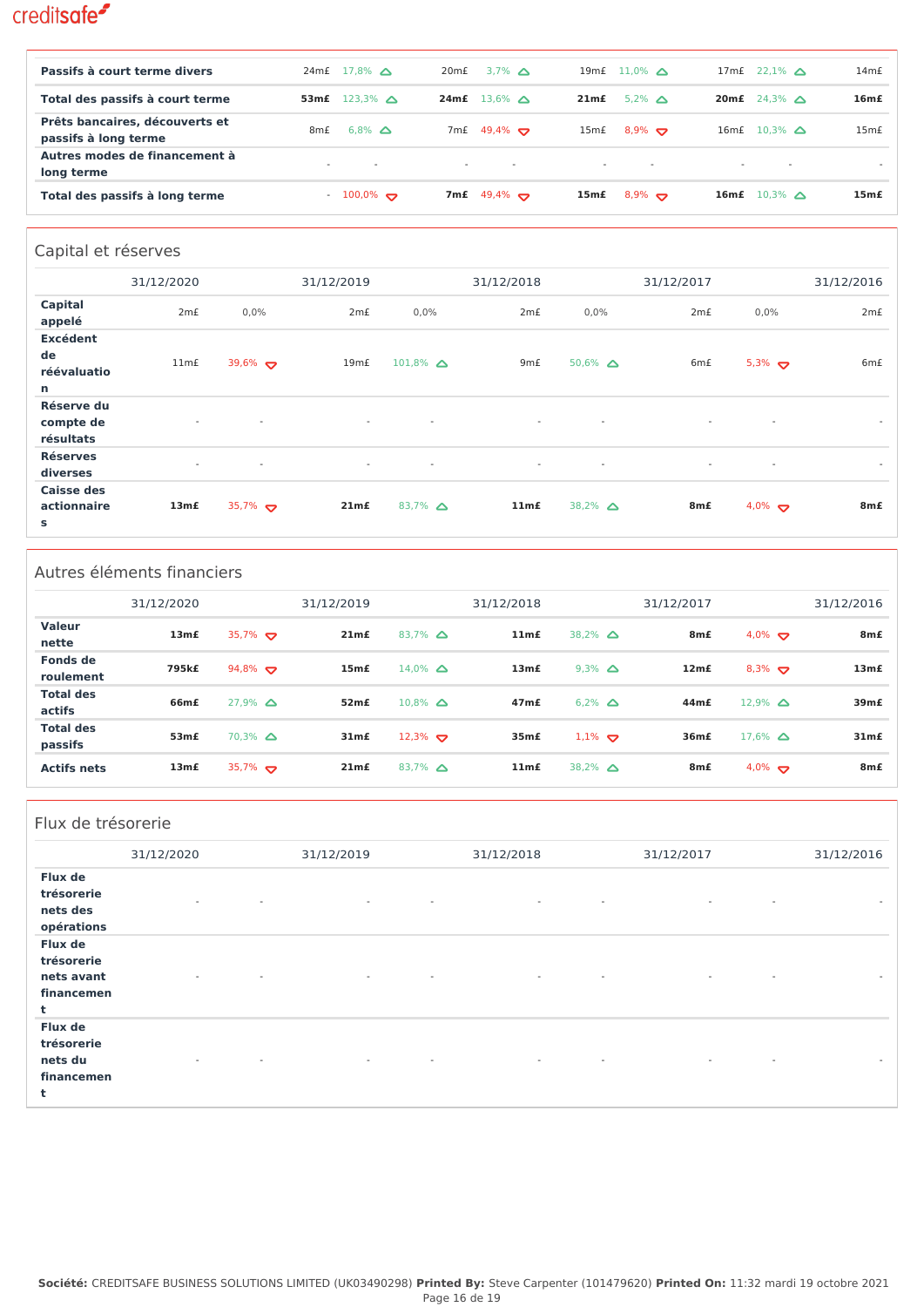| Augmentation de la trésorerie                   |            |            |                                               |            |                  |            |                  |            |
|-------------------------------------------------|------------|------------|-----------------------------------------------|------------|------------------|------------|------------------|------------|
|                                                 |            |            |                                               |            |                  |            |                  |            |
| <b>Divers</b>                                   |            |            |                                               |            |                  |            |                  |            |
| 31/12/2020                                      |            | 31/12/2019 |                                               | 31/12/2018 |                  | 31/12/2017 |                  | 31/12/2016 |
| Passif                                          |            |            |                                               |            |                  |            |                  |            |
| S<br>Non                                        |            | Non        |                                               | Non        |                  | Non        |                  | Oui        |
| évent<br>uels                                   |            |            |                                               |            |                  |            |                  |            |
|                                                 |            |            |                                               |            |                  |            |                  |            |
| Capital utilisé 13,3mf                          | $52,6\%$   | 28,1m£     | $8,6\%$ $\Delta$                              | 25,9m£     | $7,0\%$ $\Delta$ | 24,2m£     | $5.0\%$ $\Delta$ | 23m£       |
| Nombre d'employée                               |            | 251        |                                               | 262        |                  | 247        |                  | 241        |
|                                                 |            |            |                                               |            |                  |            |                  |            |
| Comptables                                      |            |            |                                               |            |                  |            |                  |            |
| Vérificateur                                    |            |            | PRICEWATERHOUSECOOPERS LLP                    |            |                  |            |                  |            |
| Commentaires du vérificateur                    |            |            | The audit report contains no adverse comments |            |                  |            |                  |            |
| <b>Banquiers</b>                                |            |            | <b>BARCLAYS BANK PLC</b>                      |            |                  |            |                  |            |
| Code de succursale bancaire                     |            |            | 20-18-27                                      |            |                  |            |                  |            |
|                                                 |            |            |                                               |            |                  |            |                  |            |
| Ratios                                          |            |            |                                               |            |                  |            |                  |            |
|                                                 |            |            |                                               |            |                  |            |                  |            |
| Date des comptes                                | 31/12/2020 |            | 31/12/2019                                    |            | 31/12/2018       | 31/12/2017 |                  | 31/12/2016 |
| Marge bénéficiaire<br>avant impôts              | 10.63      |            | 24.28                                         |            | 24.99            | 19.85      |                  | 22.79      |
| Ratio de liquidité                              | 1.02       |            | 1.65                                          |            | 1.64             | 1.62       |                  | 1.84       |
| générale                                        |            |            |                                               |            |                  |            |                  |            |
| <b>Ventes/Fonds de</b><br>roulement net         | 67.78      |            | 3.24                                          |            | 3.36             | 3.2        |                  | 2.65       |
| Levier financier (%)                            | 59.3       |            | 35.7                                          |            | 129.6            | 196.7      |                  | 171.2      |
| Valeur nette (%)                                | 20.1       |            | 40                                            |            | 24.1             | 18.5       |                  | 21.8       |
| Délai moyen de                                  |            |            |                                               |            |                  |            |                  |            |
| règlement                                       | 4.63       |            | 15.91                                         |            | 12.38            | 22.38      |                  | 17.37      |
| Délai moyen de                                  | 57.39      |            | 54.85                                         |            | 57.48            | 57.56      |                  | 51.32      |
| recouvrement<br>Ratio de liquidité              |            |            |                                               |            |                  |            |                  |            |
| relative                                        | $1.01\,$   |            | 1.64                                          |            | 1.64             | 1.62       |                  | 1.84       |
| <b>Rendement des</b>                            |            |            |                                               |            |                  |            |                  |            |
| capitaux engagés<br>(% )                        | 43.04      |            | 42.87                                         |            | 43.69            | 32.31      |                  | 35.11      |
| <b>Rendement de l'actif</b>                     | 8.64       |            | 23.25                                         |            | 24.19            | 17.75      |                  | 20.74      |
| total employé (%)<br><b>Ratio d'endettement</b> |            |            |                                               |            |                  |            |                  |            |
| à court terme                                   | 3.98       |            | 1.14                                          |            | 1.85             | 2.43       |                  | 1.87       |
| <b>Ratio d'endettement</b>                      | 3.98       |            | 1.5                                           |            | 3.14             | 4.4        |                  | 3.59       |
| total<br><b>Taux de rotation des</b>            |            |            |                                               |            |                  |            |                  |            |
| stocks (%)                                      |            |            |                                               |            |                  |            |                  |            |

## Événements

**Rendement de l'actif net utilisé (%)**

Report Notes

43.04 58.17 100.34 95.87 95.24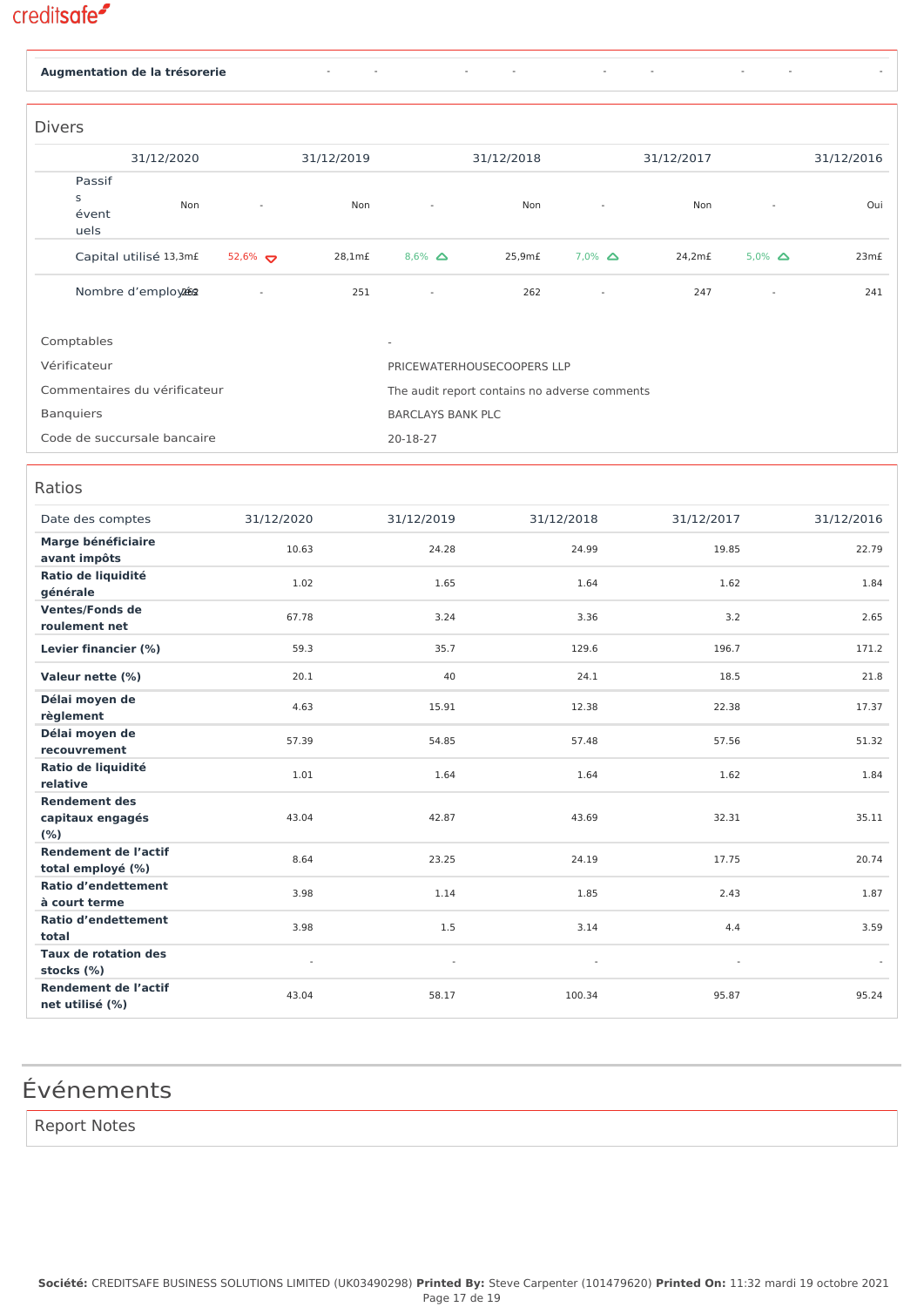You have no notes

#### Historique de statut

Aucun renseignement d'historique de statut à afficher

|            | Historique des événements                  |  |  |  |  |  |  |  |
|------------|--------------------------------------------|--|--|--|--|--|--|--|
| Date       | Description                                |  |  |  |  |  |  |  |
| 12/10/2021 | New Accounts Filed                         |  |  |  |  |  |  |  |
| 12/10/2021 | New Accounts Filed                         |  |  |  |  |  |  |  |
| 20/09/2021 | <b>Confirmation Statement</b>              |  |  |  |  |  |  |  |
| 26/08/2021 | New Board Member Mr C. Robertson appointed |  |  |  |  |  |  |  |
| 07/10/2020 | New Accounts Filed                         |  |  |  |  |  |  |  |
| 07/10/2020 | New Accounts Filed                         |  |  |  |  |  |  |  |
| 31/08/2020 | <b>Confirmation Statement</b>              |  |  |  |  |  |  |  |
| 27/08/2020 | Change of Company Postcode                 |  |  |  |  |  |  |  |
| 26/11/2019 | Payment Data Update Received               |  |  |  |  |  |  |  |
| 05/10/2019 | New Accounts Filed                         |  |  |  |  |  |  |  |
| 05/10/2019 | New Accounts Filed                         |  |  |  |  |  |  |  |
| 01/10/2019 | <b>Confirmation Statement</b>              |  |  |  |  |  |  |  |
| 01/10/2019 | Payment Data Update Received               |  |  |  |  |  |  |  |
| 10/09/2019 | Payment Data Update Received               |  |  |  |  |  |  |  |
| 10/08/2019 | Payment Data Update Received               |  |  |  |  |  |  |  |

### Noms de compagnies précédents

| Date de changement | Nom précédent                   |
|--------------------|---------------------------------|
| 14/01/2009         | <b>CREDITSAFE UK LIMITED</b>    |
| 03/03/2008         | ASA CREDITSAFE.COM (UK) LIMITED |
| 03/08/2000         | CREDITSAFE U.K. LTD.            |

### Historique de pointage

| Date       | Pointage | Description   |
|------------|----------|---------------|
| 13/10/2021 | 90       | Very Low Risk |
| 08/10/2020 | 99       | Very Low Risk |
| 06/12/2019 | 95       | Very Low Risk |
| 26/11/2019 | 56       | Low Risk      |
| 06/10/2019 | 55       | Low Risk      |
| 01/10/2019 | 65       | Low Risk      |
| 10/09/2019 | 66       | Low Risk      |